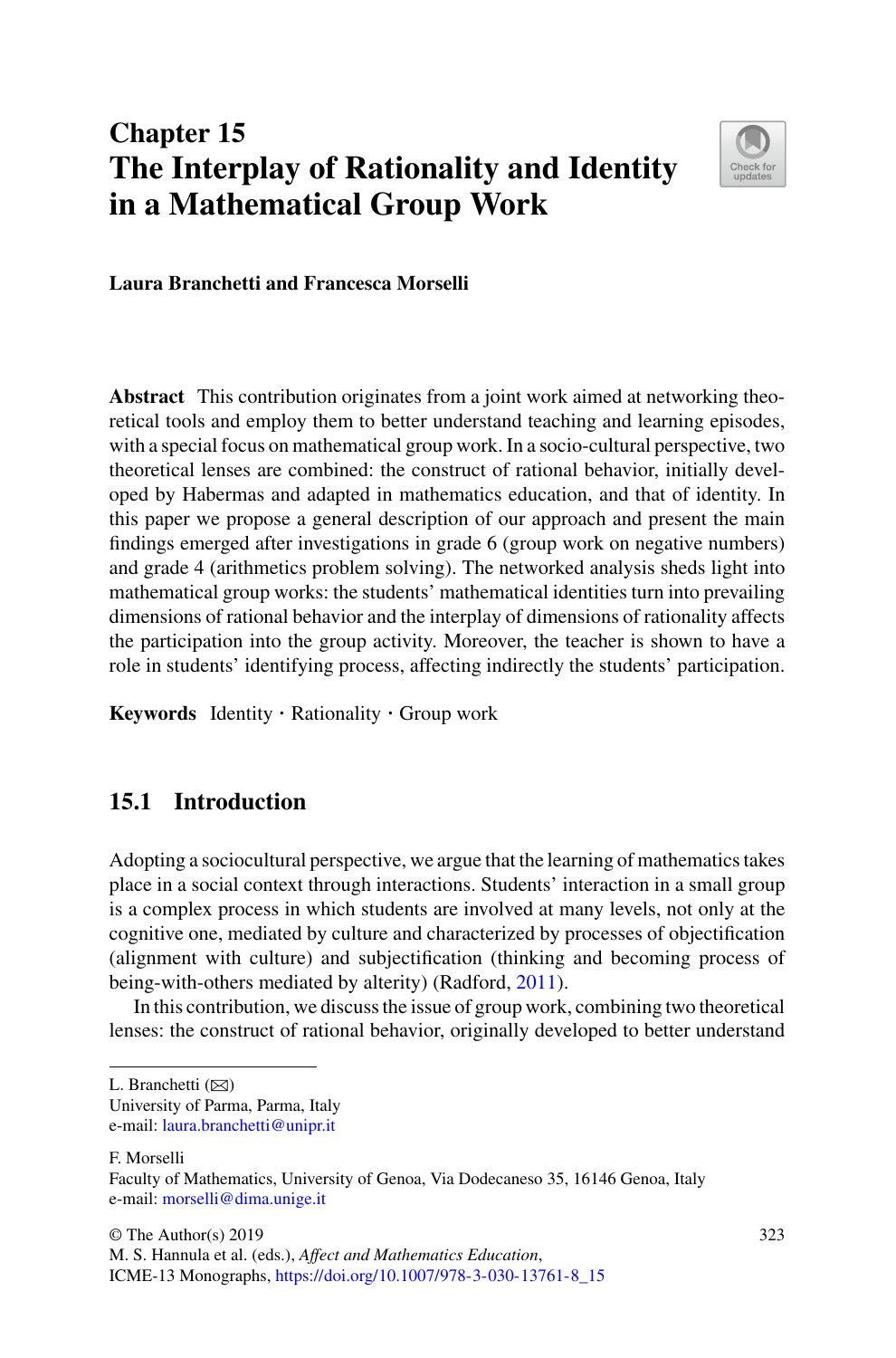individual argumentation and proving processes, and the construct of identity, aimed at figuring out the effects of verbal and non-verbal acts concerning the participants on a teaching and learning activity. In the first part of the contribution we present a literature review on group work, we frame our research interest in a sociocultural perspective and we introduce the theoretical lenses we choose for our research. Afterwards, we briefly refer to the networking methodology and set up the research question in terms of the combined theoretical tools. Finally, we present the main findings of our networked analysis, illustrating them by means of relevant examples coming from our experiments.

#### **15.2 Literature Background: Group Work**

To be able to work in group in order to solve problems is considered nowadays one of the most important skills to develop at school in order to become able to work in team and contribute fruitfully to face challenges within a social context (OECD, [2013\)](#page-19-0).

In the field of education, group work is not only aimed at developing social skills—in the traditional sense of becoming able to interact and work with other managing emotions and conflicts—but is also used as a resource for teaching, that is to say a method to make the students learn better and in a more significant and lasting way. The educational use of group works has been widely studied, in particular after the milestones of Johnson and Johnson [\(1980\)](#page-19-1), Sharan [\(1980\)](#page-20-1) and Slavin [\(1990\)](#page-20-2). Those studies report a good effect of group work on students' learning and discuss some indicators of efficacy in group work. Group work, with different strategies such as cooperative learning, collaborative and peer tutoring, is valued for its fostering significant learning processes; however, group work is not always fruitful, as pointed out by the aforementioned researchers (and known by many teachers). Relevant required features are: positive interdependence (every student's contribution is necessary), promotive face-to-face interaction (ongoing interaction is necessary for success), individual accountability (the performance of every member should be taken in account seriously by the others), group processing (to manage conflicts, to give and receive assistance, to exchange information, to use critical thinking). We may note that the aforementioned features deal with social skills that are independent from the subject and the topic of the discussion, even if at a closer view the accountability of every single student may depend on the topic of discussion.

Group work at school has additional requirements, since in that case the social interaction happens within an institutional context that has its specific goals: it may happen that the desired (in the teacher's mind) goal of the group work may be different from the direction the natural evolution of the activity leads to.What happens in group work at school is not a mere question of negotiation of meaning but is a continuous interplay between the individual dimension, the group, the classroom, the teacher and, finally, the culture (Radford, [2011\)](#page-20-0). Recently, some authors identified indicators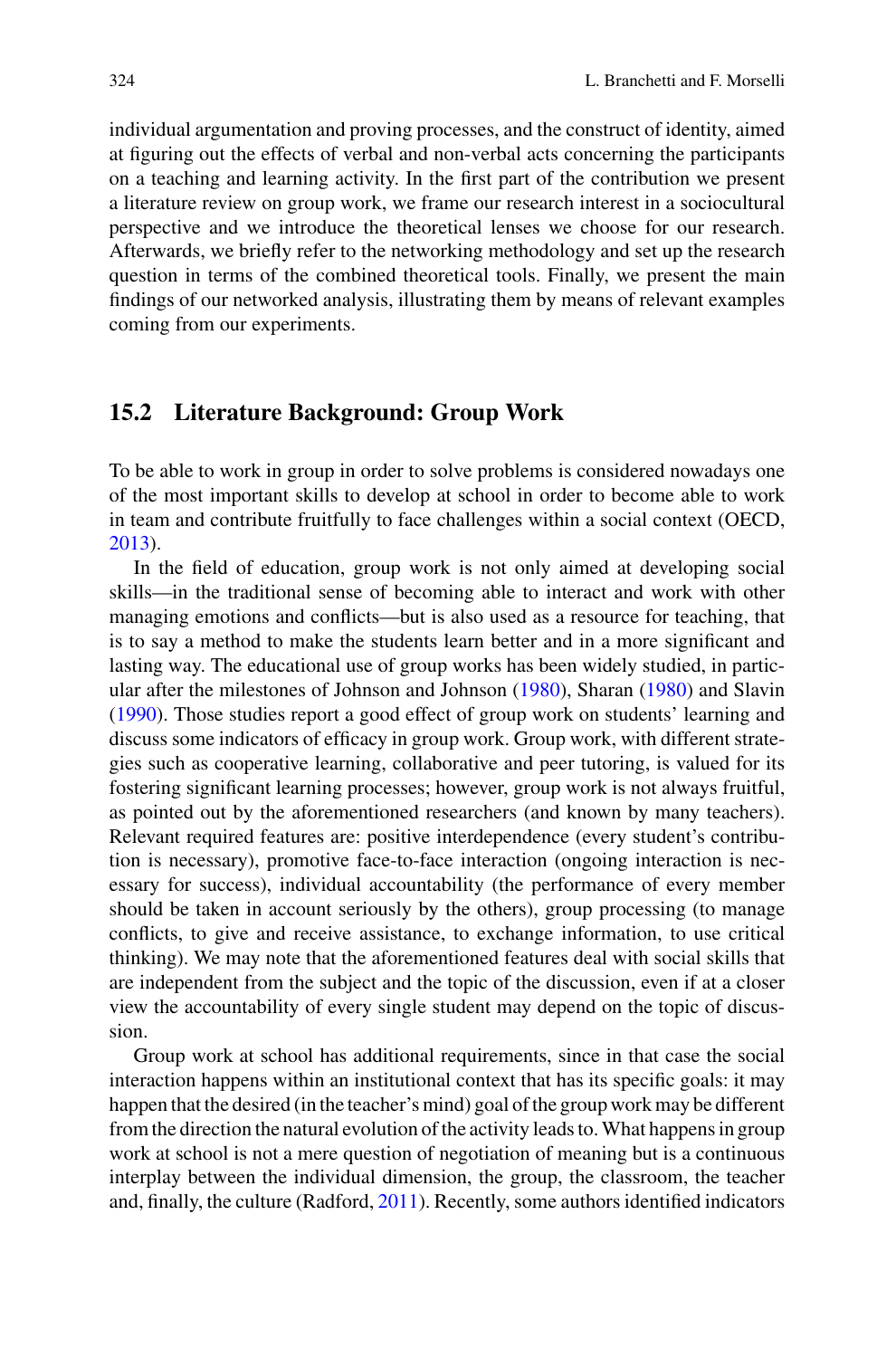for the analysis and evaluation of the quality of group work. In particular, drawing from the work of Pons Parra et al. [\(2012\)](#page-19-2), Spagnuolo [\(2017,](#page-20-3) p. 86) elaborated the following list of Likert indicators:

- 1. Being responsible of one's own role, respecting the assigned tasks.
- 2. Expressing the understanding of the activity, of the assignment and of the task during the approach, process and productions steps.
- 3. Asking (spontaneously or not) for explanations on the content (concepts, interpretations) and on the objectives of the assigned activity.
- 4. Providing (spontaneously or not) explanations on content (concepts, interpretations) and on the objective of the assigned activity.
- 5. Asking (spontaneously or not) for explanations on the different sides of the resolution process of the activity.
- 6. Providing (spontaneously or not) explanations on the different sides of the resolution process of the activity.
- 7. Asking (spontaneously or not) for explanations on the different sides of the obtained final result and of its possible implications.
- 8. Providing (spontaneously or not) explanations on the different sides of the obtained final result and of its possible implications.
- 9. Accepting and respecting the decision taken by the group on the obtained result.
- 10. Taking into consideration others' opinion.
- 11. Speaking critically, but constructively, on one's own and others' argumentation and considerations.
- 12. When speaking, attempt to reach an agreement point with the others, of reaching a point of shared knowledge.

Our interest is framed in this trend of research, with a specific focus on what may happen during mathematical classes.

# **15.3 Theoretical Framework**

#### *15.3.1 Group Work in a Sociocultural Perspective*

The pioneering analysis carried out by Vygotskij [\(1978\)](#page-20-4) concerning the crucial role of social activities mediated by signs and language in the development of mathematical thinking traced a path in which a whole thread of researchers placed their roots. The effects of students' interactions in classroom activities have been studied, described and interpreted in mathematics education since its origins, see Radford [\(2011\)](#page-20-0) for an overview. We rely on a sociocultural perspective, according to which the learning of mathematics takes place in a social context through interactions and is deeply affected by culture (Radford, [2006,](#page-19-3) [2011\)](#page-20-0). Radford [\(2006,](#page-19-3) p. 58) affirms:

Certainly, the students were actively engaged in what has been termed a "negotiation of meaning". But this term can be terribly misleading in that it may lead us to believe that the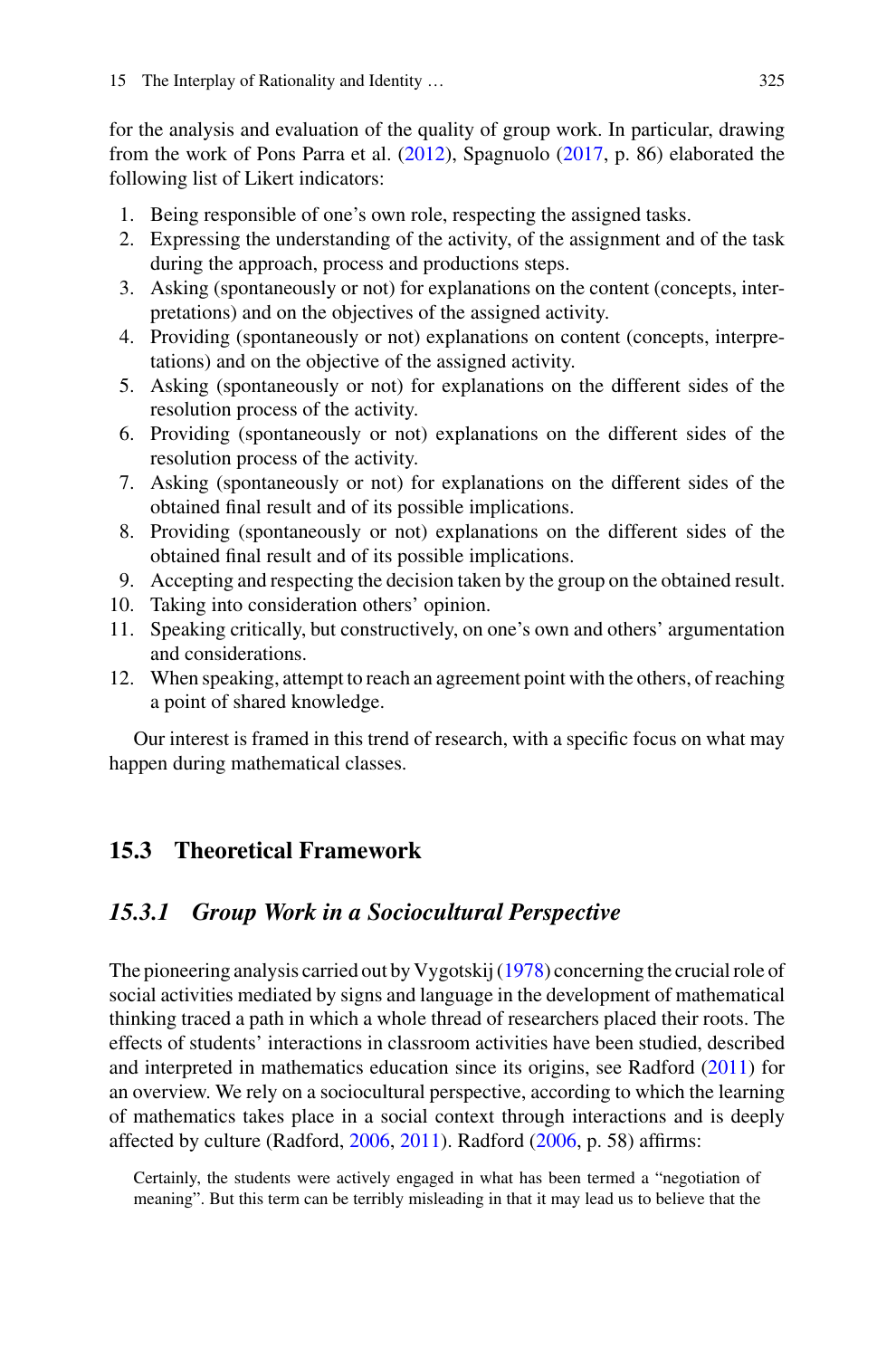attainment of the concept is a mere consensual question of classroom interaction. […] meaning also has a cultural-historical dimension […]. It is in fact this cultural object that shapes and explains the teacher's intervention […] classroom interaction and the students' subjective meaning are pushed towards specific directions of conceptual development. Cultural conceptual objects are like lighthouses that orient navigators' sailing boats. They impress classroom interaction with a specific teleology.

Students are involved in a double-faced problem: they meet at the same time the culture and the others and have to find a place in both the cultural and the classroom discourses, that are related but not necessarily equal. Particularly, we will focus on the classroom discourse side. Even if the attainment of a concept is not a mere consensual question, the agreement between students is very important in mathematics group activities, as we will show. We refer to Radford's interpretation of cultural-historical activity theory (Roth, Radford, & Lacroix, [2012\)](#page-20-5). This theory is rooted in Leont'ev and Vygotskij's dialectical psychological theories. The keyword *activity* is defined as a common place in which cognition and consciousness arise; through activity individuals relate not only to the world of objects but also to other individuals. Learning is the result of a shared common practice that involves students' subjectivities and in which subjectivities moves towards others and culture to find and transform themselves. In Radford [\(2008\)](#page-20-6) it is pointed out that students' interaction in a small group is a complex process in which students are involved at many levels, not only at the cognitive one. The processes of objectification (students align their thoughts with culture) and subjectification (a *thinking and becoming* process of beingwith-others mediated by alterity) that take place in the teamwork are mediated by culture.

#### *15.3.2 Identity*

We refer to the definition of identity by Sfard and Prusak [\(2005,](#page-20-7) p. 1): "*Identity is a set of reifying, significant, endorsable stories about a person*". Identity stories can talk about the way a person relates to the mathematics and so can influence the participation in the teamwork, the engagement, and definitively, success or failure in mathematics activities. Heyd-Metzuyanim [\(2009\)](#page-19-4) adds non-verbal acts to the verbal stories in order to better explore the interaction dynamics. Then she classifies the acts, clarifying whether they are identifying processes or not. Identifying utterances (verbal or non-verbal) are "*those that signal that the identifier considers a given feature of the identified person as permanent and significant*" (Heyd-Metzuyanim, [2009,](#page-19-4) p. 2). The prototypical cases are exemplified in the quoted paper by Heyd-Metzuyanim [\(2009\)](#page-19-4). In a further work, Heyd-Metzuyanim [\(2013\)](#page-19-5) analyzes teacherstudent interactions and argues that in some cases interaction is non-productive and turns into a co-construction of the student's identity of failure. Thus teachers play a role not only in the mathematizing process, but also in the identifying one.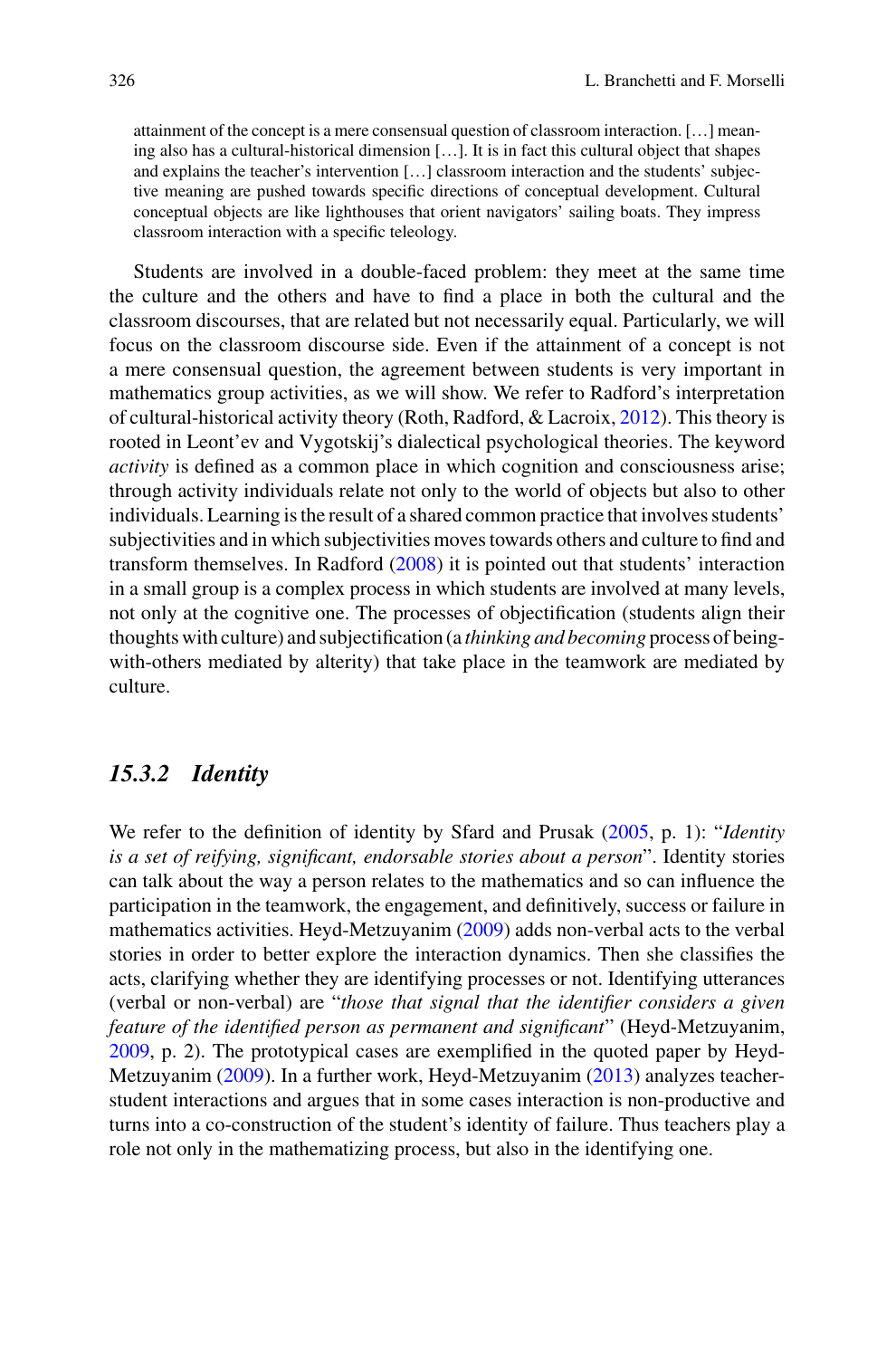#### *15.3.3 Rationality*

The construct of rationality was developed by Habermas [\(1998\)](#page-19-6) in reference to discursive practice and later adapted to mathematical activity (see Morselli & Boero, [2009](#page-19-7) for the special case of mathematical proving). According to Habermas, rational behavior may be seen as made up of three interrelated dimensions: epistemic dimension (related to the control of the propositions and their chaining), teleological dimension (related to the conscious choice of tools to achieve the goal of the activity) and communicative one (related to the conscious choice of suitable means of communication within a given community). In the case of mathematics, fostering students' approach to argumentation and proof as a rational behavior means promoting the integration between the epistemic aspect (conscious validation of statements according to shared premises and legitimate ways of reasoning), the communicative aspect (conscious adhering to rules that ensure both the possibility of communicating steps of reasoning, and the conformity of the products (proofs) to standards in a given mathematical culture), the teleological aspect (conscious choices to be made in order to obtain the aimed product). When dealing with peer interaction, the communicative dimension plays a crucial role, as well as the epistemic one, which is linked to the possibility of changing opinion:

Someone is irrational if she puts forward her beliefs dogmatically, clinging to them although she sees that she cannot justify them. In order to qualify a belief as rational, it is sufficient that it can be held to be true on the basis of good reasons in the relevant context of justification - that is, that it can be accepted rationally. The rationality of a judgment does not imply its truth but merely its justified acceptability in a given context. (Habermas, [1998,](#page-19-6) p. 310)

### *15.3.4 Networking Identity and Rationality*

Mathematics education is a wide research field characterized by many different approaches, methodologies, problems and theoretical tools. In order to allow the researchers to collaborate using different research tools belonging to different theories, expert researchers carried out a meta-analysis about theories in mathematics education. This process of study is characterized by the search for possible connecting strategies and the theorization of the networking of theories (Prediger, Bikner-Ahsbahs, & Arzarello, [2008\)](#page-19-8). The choice among the possible connecting strategies, like comparing, contrasting, coordinating, combining, depends on the specific kind of analysis and on the compatibility of theories at different levels (principles, methodologies, research problems, research questions), as theorized by Radford [\(2008\)](#page-20-6). In our case, we chose the combining strategy, which consists in "looking at the same phenomenon from different theoretical perspectives as a method for deepening insights on the phenomenon" (Prediger et al., [2008,](#page-19-8) p. 172). We decided to combine the lenses of rationality and identity in order to analyze in depth episodes of group interaction. The choice of combining the two lenses is linked to our aim of understanding how the individual participation and the students' interactions affect the group work in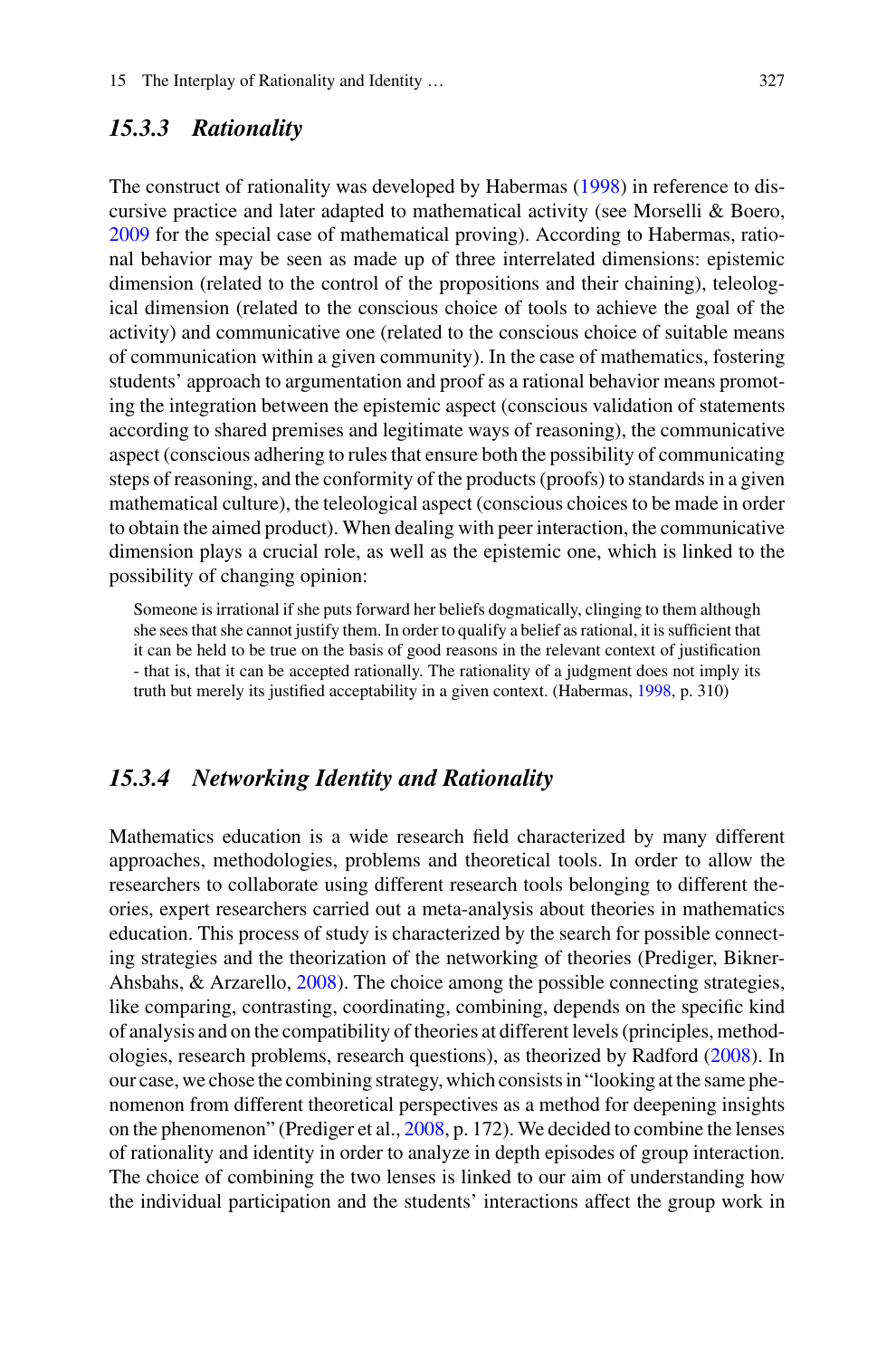the special case of a mathematical activity aimed at producing and presenting argued solutions; moreover, we are interested in understanding what dynamics may lead a student to renounce to participate or to go on contributing significantly to the mathematical activity conserving a personal point of view. Thus, we need analytical tools to take into account both the individual and the social processes.

In our view, the two lenses are functional to our focus on group work in mathematical activities. The lens of identity is used to study situations in which each student interacts with peers presenting himself as good or not in mathematics and is recognized by the peers as accountable or not in mathematics lessons. The lens of rationality supports the analysis of the search for a group agreement on a mathematical question, that is not only a social process, but also a relevant mathematical activity: students must provide answers and explanations that are correct from a mathematical point of view, but also useful according to the goal of the activity (the question posed by the teacher) and accepted by their peers, thus combining the different dimensions of rationality.

#### **15.4 Purpose of the Research**

Our research focuses on the degree at which the members accept the solution of the group (Branchetti & Morselli, [2016,](#page-19-9) [2017\)](#page-19-10). In particular, we are interested in a specific case of mathematical activity: problem solving in which a solution has to be motivated and argumentation tasks. In those cases, reaching an agreement may be particularly complex since the students have to manage simultaneously their own processes and the others' processes and to deal with mathematical objects and culturally accepted ways of reasoning. Hence, we aim at studying the dynamics that lead a group of students to reach an agreement on the solution to present to the classroom within an institutional context. To this aim, we perform a double, simultaneous, analysis of what is happening to every student and what is happening in the interaction, taking in account both the problem-solving level and discussion level.

In order to describe the final state of the group in respect of the solution and to define precisely what we consider a group solution and an agreed solution we introduce some terms.

First, we define '*solution*' a couple composed by an answer and an explanation. It is possible—and yet frequent, as we will show—that the solution is not completely understood and accepted by all the members as couple composed by an answer and an explanation. For instance, a student could accept and agree with the answer but not with the explanation, or could have an intuition of the answer but may not be able to motivate it and thus could "borrow" the explanation of another group mate. It may then happen that the group converges towards a solution that is accepted as a group solution by the group, even if there is not a real individual convergence and understanding. We consider those situations relevant, since we are interested not only in the social skills but also in the disciplinary relevance of the activity for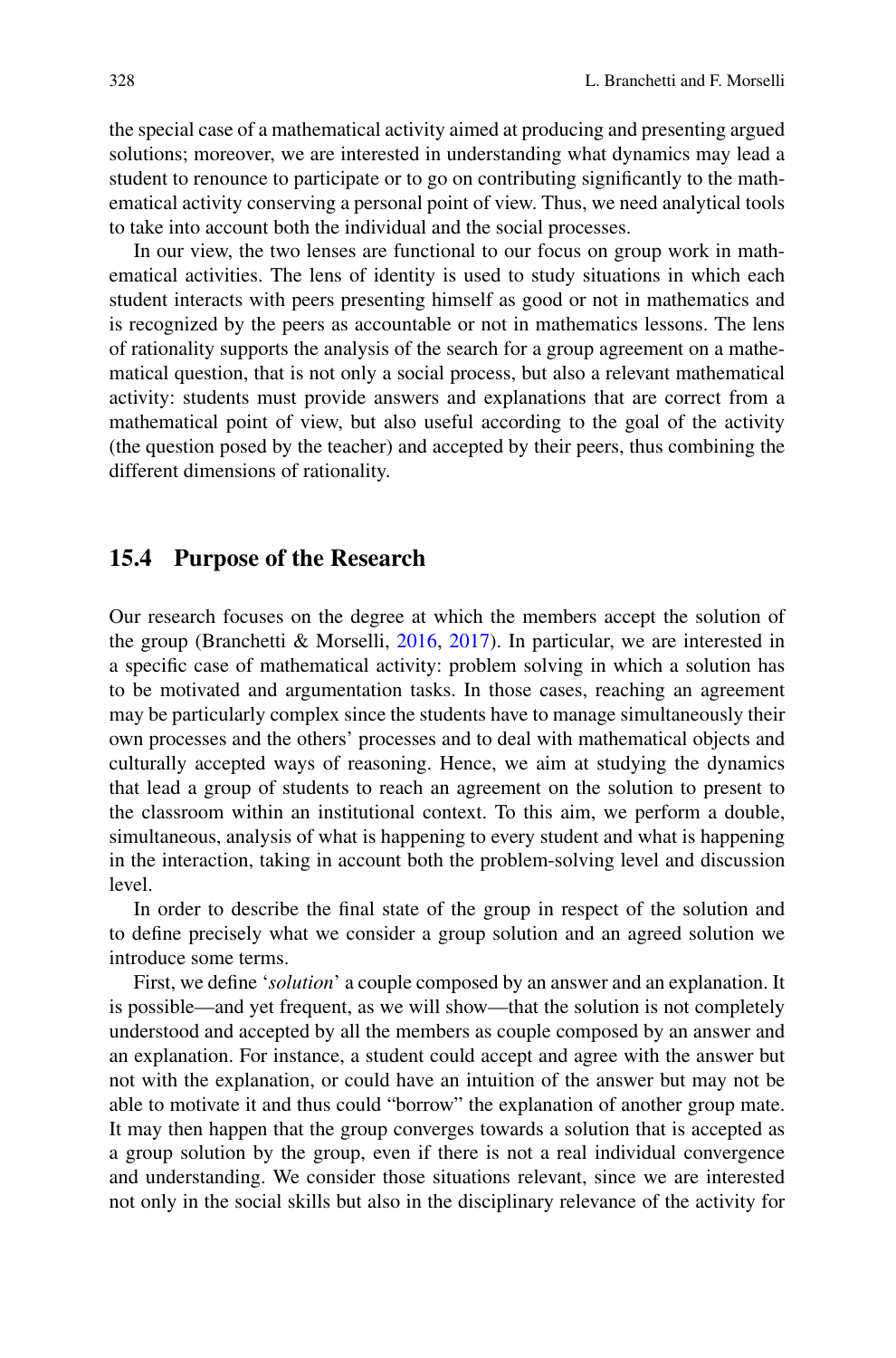every student and we assume that it is not good for the student to interrupt his/her own thinking process and to move towards a group solution that is not understood completely. Thus, we aim at understanding what kind of dynamics make the members of the group decide to present a solution as a group solution and what happens to the students who did not agree with or did not understand it. More specifically, we refer to specific situations when students, working in group, are asked to carry out a task and provide a group solution, made up of the answer and the explanation for the answer. After the end of the group work, each group is expected to present the group solution to the whole class. The group presentation is the starting point for a class discussion. We point out that such a setting, where students are asked to reach a group solution (that contains an explanation) and to present it to the whole class, makes working in group really central and related to the mathematical activity at issue. During the first part of the activity (group work), the students are expected to solve the task collaboratively. Two levels are necessarily intertwined: solving the problem and converge towards a unique, agreed solution, both in terms of answer and in terms of explanation. We call agreement the situation in which all the group members, at the end of the group work, accepts to present a given solution (answer A, explanation E) as a group solution, and non-agreement the situations in which the group does not come to a convergence and does not present a group solution. Of course, not all situations of agreement represent a real convergence. We call *solid agreement* the situation in which the group members not only accept, but also comprehend both the answer A and the explanation E. On the contrary, we call *forced agreement* all those situations in which the group presents a group solution, but there is not a real convergence and comprehension. Cases of forced agreement may take place when the group presents the solution (answer + explanation) as something accepted by all the members, but actually the group members converge to the answer but do not converge on the explanation, not all the members understand the explanation.

In Branchetti and Morselli [\(2017\)](#page-19-10) we observed a group presenting the solution to the whole class and the teacher. By means of the combined framework we showed that a group solution may not be reached when the interaction is only at the communicative level and not at the epistemic one. A possible cause of the bad balance between dimensions was indeed the presence of different mathematical identities in the group that discouraged the groupmates to propose different explanations, contradicting the one who was more accounted by the teacher as good in mathematics. The dynamic emerged exactly during the group solution presentation: when the teacher proposed to the leader to change the answer—that had been accepted just because of the student's accountability—one of the classmates reacted saying that he had not understood the explanation but he had agreed anyway because he had a similar intuition about the answer. He could not accept to change the answer, while he had accepted not to understand the explanation and to propose the solution as a shared one. This example shows the existence of situations of forced agreement, and suggests the crucial role of the teacher in co-constructing mathematical identities.

In this contribution, we pursue our reflection on the cases of non-agreement and forced agreement. We wonder whether conflicting identities and/or the intertwining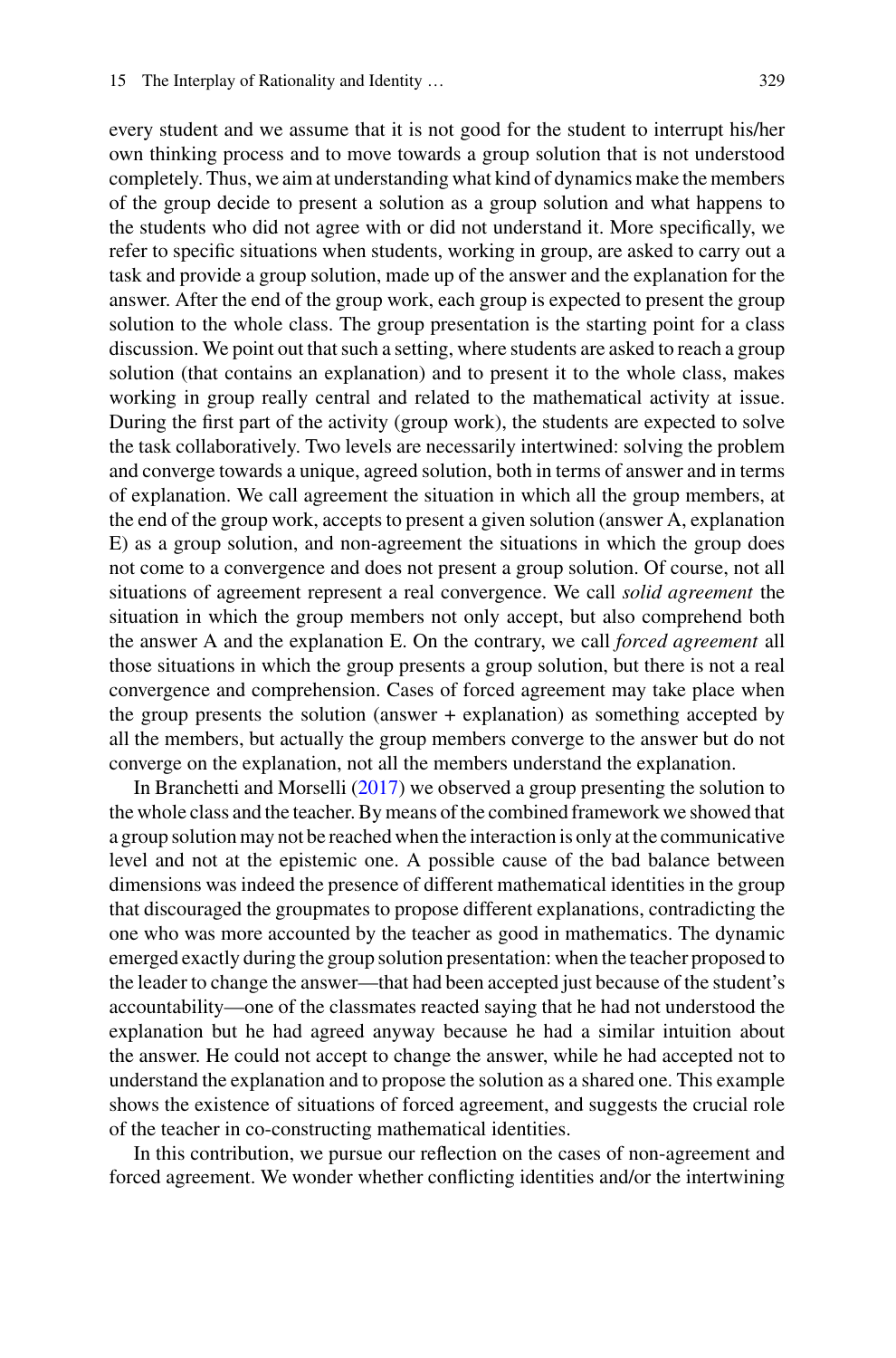of dimensions of rationality may act as obstacles for convergence. More specifically, we address the following research questions:

- RQ1: Whether and how dynamics within the group (read in terms of identity and rationality) may lead to a forced agreement rather than on a real agreement? Whether and how such dynamics may lead to a non-agreement?
- RQ2: What is the role of the teacher in leading to a non-agreement, forced or solid agreement?

In order to investigate these issues, we performed a networked analysis on a series of episodes issued from different teaching experiments. The episodes refer to the crucial phases of the group work (with or without the intervention of the teacher). In the following we report excerpts from two episodes and we exemplify the data analysis based on the research questions. Then we resume the main findings of our research, confirmed by the observations of different episodes.

### **15.5 Method**

In order to tackle our research questions, we performed cycles of analysis and interpretation: we questioned the episodes with the aim of better understanding the dynamics of group work, and we drew from the analysis the first idea of *non*-*agreement* as a result of conflicting identities, acting on different dimensions of rationality (preliminary results, here further developed, may be found in Branchetti & Morselli, [2016,](#page-19-9) [2017\)](#page-19-10).

We present here the analysis of two examples. The first excerpt comes from an experiment carried out in grade 6 concerning the concept of negative numbers. The work of a group of 5 students (age 12) is analyzed in detail. The second excerpt comes from an experiment concerning the evolution of interactions in a particular setting for teamwork in primary school (grade 4). We study the work of a group of 4 students who interact with the teachers. The example comes from a Master thesis in Psychology with particular attention to the role of the spontaneous representations (Monaco, [2015\)](#page-19-11).

The experiments we refer to, although referring to different grades (grade 5, grade 8), share some crucial features: the students were used to work in group and provide group solutions (in terms of answer and explanation); the teacher was used to set up class discussions after the group work; argumentative activities were widespread and valued as fruitful occasions for meaning making.

We point out here that we used data coming from different experiments; the coherence of results is promising in terms of possible generalization. Data at disposal are the video recordings of the class sessions, the pictures of the whiteboards, the written notes of the students. For our analysis we mainly relied on the transcripts of the discussions (group discussions and/or class discussions). Hereunder we describe the method we used for the analysis of each episode.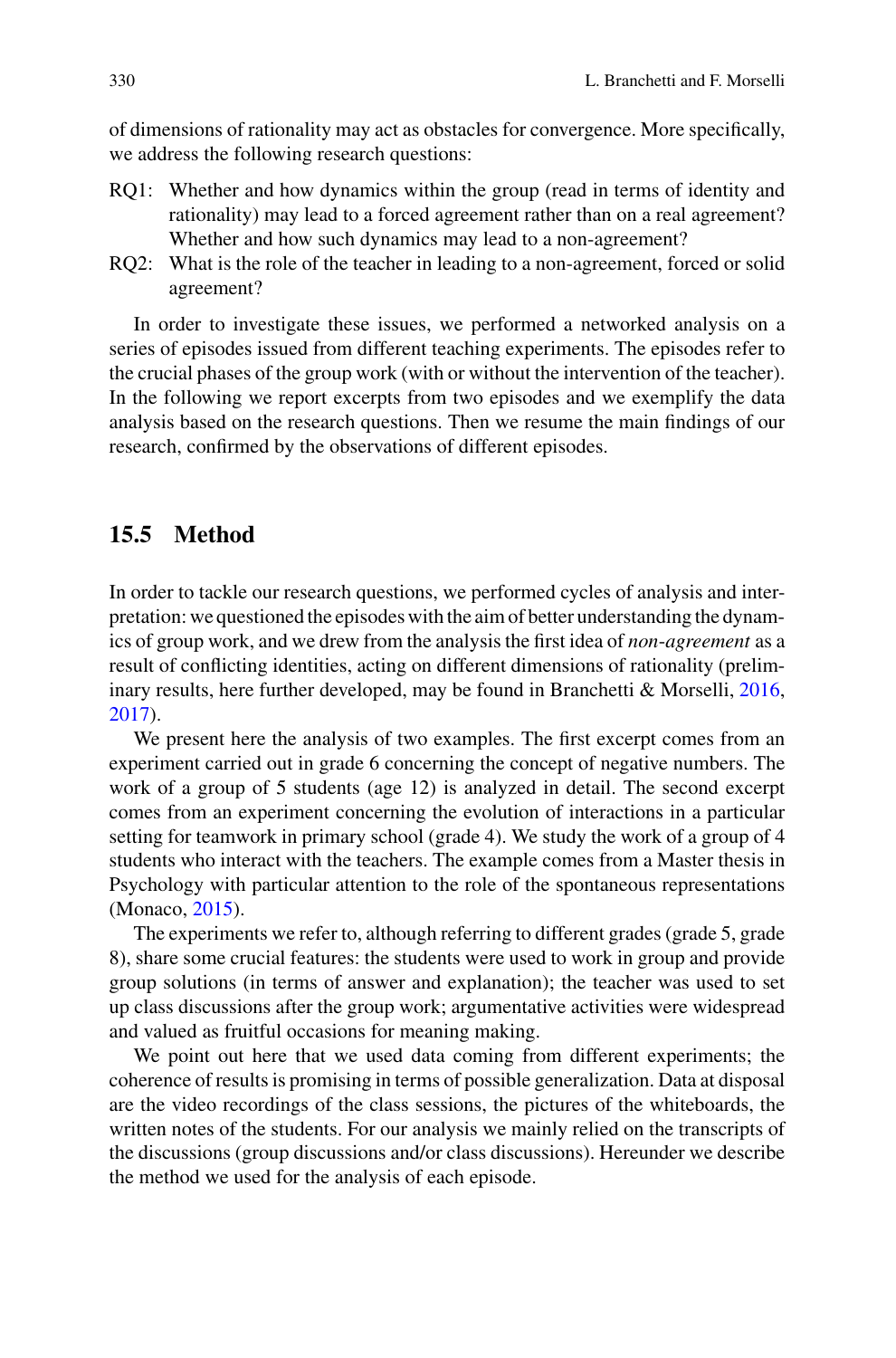<span id="page-8-0"></span>

|               | Type                                 |                                          |              | Example                                                                                                                      | Identifying?                                                        |
|---------------|--------------------------------------|------------------------------------------|--------------|------------------------------------------------------------------------------------------------------------------------------|---------------------------------------------------------------------|
| Mathematizing | Mth                                  |                                          |              |                                                                                                                              | N <sub>o</sub>                                                      |
| Subjectifying | Pe: partici-<br>pation<br>evaluating | Sp: related to a specific<br>performance |              | Saying "I<br>do not<br>under-<br>stand"                                                                                      | N <sub>o</sub>                                                      |
|               |                                      | Ge: generalizing                         |              | Saying "I<br>hate doing<br>this"                                                                                             | If<br>consistent<br>with other<br>data                              |
|               | Me: mem-<br>bership<br>evaluating    | Vb: verbal                               | Di: direct   | Saying "I<br>am a math<br>person"                                                                                            | Yes                                                                 |
|               |                                      |                                          | Id: indirect | Changing<br>the subject<br>of<br>discourse.<br>which can<br>be<br>interpreted<br>as "I do not<br>want to talk<br>about this" | Depends on<br>the nature<br>and<br>frequency<br>of the<br>utterance |
|               |                                      | $Nv$ :<br>non-verbal                     | Di: direct   | Raising<br>one's hand,<br>which may<br>interpreted<br>as "I wish<br>to speak<br>about this"                                  | Only if<br>recurrent                                                |
|               |                                      |                                          | Id: indirect | Groaning at<br>a given<br>task, which<br>may be<br>interpreted<br>as "I do not<br>like this"                                 | Only if<br>recurrent                                                |

**Table 15.1** Prototypical cases and labels (Heyd-Metzuyanim, [2009\)](#page-19-4)

As already outlined, we combined the lenses of rationality and identity. At first, we analyzed the episode in terms of identity and subjectification, as derived from Heyd-Metzuyanim's paper [\(2009\)](#page-19-4). Some sentences from the transcript were interpreted following the criteria proposed by the author in Table [15.1](#page-8-0) and labeled with the codes identity (I) and subjectification (S). Also, the specific codes for subjectification used by Heyd-Metzuyanim were used.

Afterwards, we added the analytical tool of rational behavior. We referred to the epistemic dimension when one sentence was linked to a mathematical fact, and we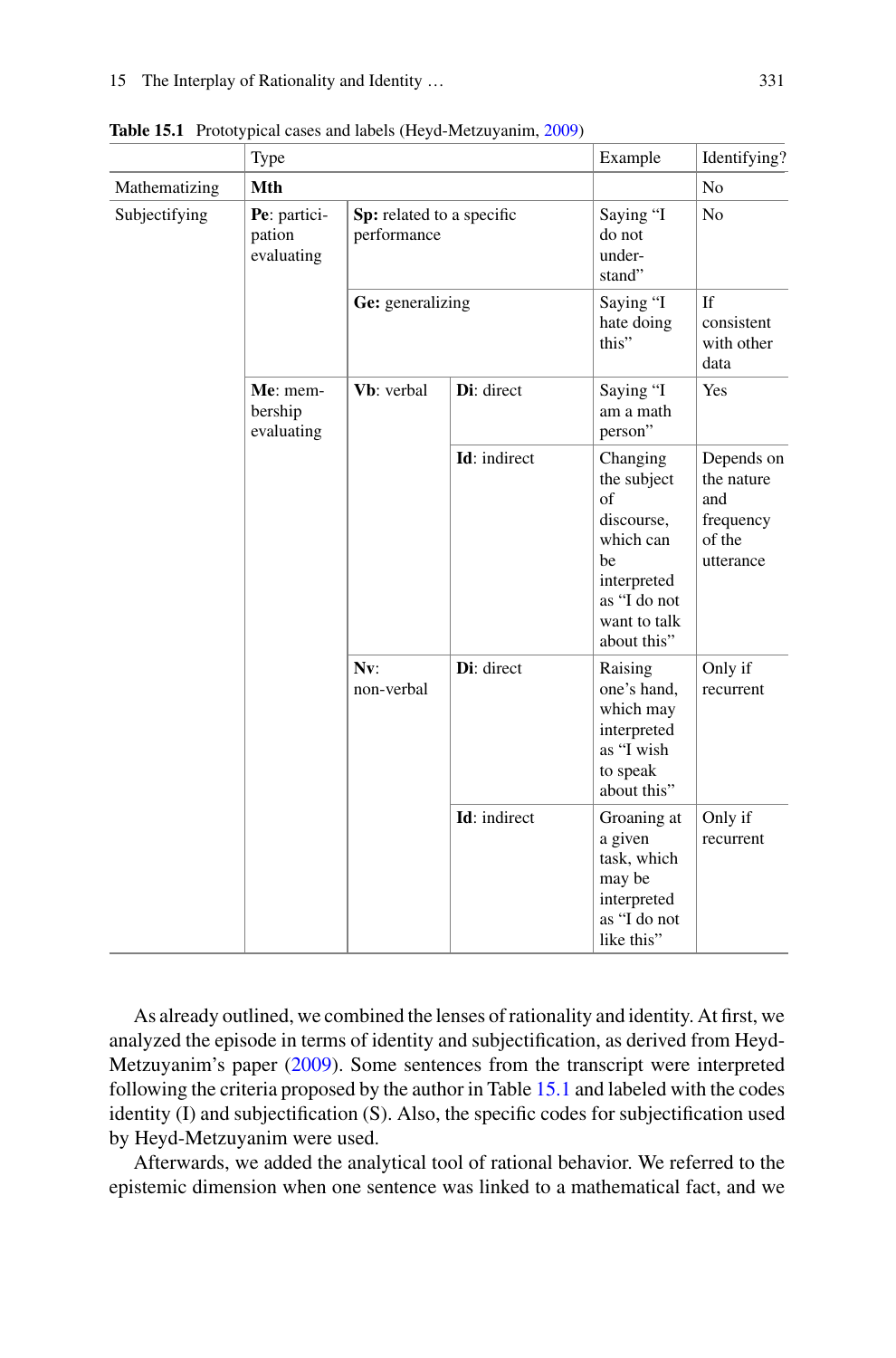spoke of lack at epistemic level if some assumption was taken per se, without the need for a justification. For instance, accompanying an answer by an explanation such as "Because the teacher told us", without paying any effort towards a real understanding, was interpreted in terms of lacks in epistemic rationality. We referred to the teleological dimension when the action was clearly linked to a goal (and we reported a lack in teleological rationality when the reference to the final goal was missing). We referred to communicative rationality when a special care was paid to the organization of the discourse, so as to make the listener to understand. For instance, one student's wide use of drawings and diagrams was linked to her effort in making her positions understandable to others, thus to a communicative dimension.

#### **15.6 Data Analysis**

#### *15.6.1 Example 1*

The episode comes from the experiment carried out in grade 6 concerning the concept of negative numbers. At first, students were asked to answer individually these questions: (1) *What is a number?* (2) *What is it possible to do with numbers?* Afterwards, they worked in group on a task to be solved on the Cartesian axes. The negative part of the axes was used by the students and such a solution was after institutionalized by the teacher. Finally, the students were asked to answer in group to the following questions: (3) *You said that numbers are [reference to their former individual answers][…] and with numbers you can do [reference to their former individual answers]… Do you confirm your opinions now?* (4) *Negative numbers are numbers in the sense you intended before?*

Here we confine the analysis to one episode referring to the group work on questions 3 and 4; we focus on the group made up by five students: Giu, Ari, Luc, Mar, Ale.

The transcript is analyzed in terms of identity and rationality. Concerning the analysis in terms of identity (performed according to the labels that were introduced in Table [15.1\)](#page-8-0), we point out that some labels are assigned even if in the selected excerpt the utterances are not recurrent, because they are repeated many times in the whole transcript.

| it must be for all the operations, and then $-3$ times $-2$ is equal to? |
|--------------------------------------------------------------------------|
| just a minute, I wrote: This means that it is negative number, but       |
| anyway you can do $-2 + -3$ [in column] you get $-5$ .                   |
| and how do you get it?                                                   |
| the sign means that it is a negative number, then I can do that sign     |
| does not mean anything! It just means that it is a negative number,      |
| SO                                                                       |
| no, Ari, what you are saying is meaningless.                             |
| yes.                                                                     |
| 13 Teacher:                                                              |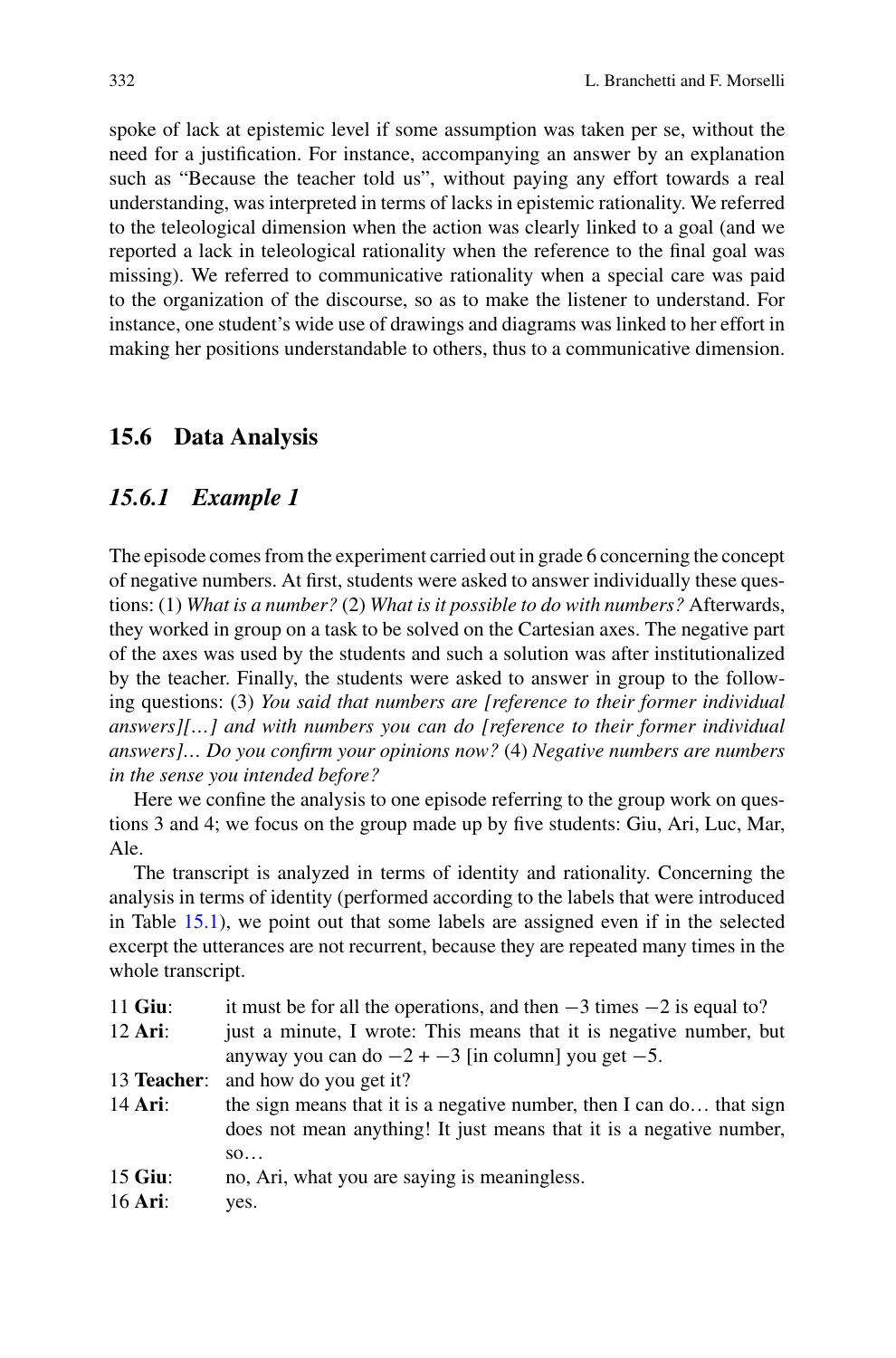| $17$ Giu: | $-16$ : $-4$ ? [laughing].                                                 |
|-----------|----------------------------------------------------------------------------|
| 18 Ari:   | $-16$ ? You must do 16 $-4$ [after, she adds the minus before the num-     |
|           | bers, in column].                                                          |
| $19$ Giu: | try and do the division.                                                   |
|           | The division.                                                              |
| $20$ Ari: | ok.                                                                        |
| $21$ Luc: | wait a minute! [she takes the pen].                                        |
| $22$ Giu: | let me speak!                                                              |
| $23$ Luc  | [she does $-4$ divided by $-2$ , and she writes $-2$ ]. Here you are! $-4$ |
|           | divided by $-2$ is $-2$ .                                                  |
| 24 Ari    | [does again $16:4$ ].                                                      |
|           |                                                                            |

In sentence 11, Giu is mathematizing but also identifying as good in math. (Mth) (I) [Me Nv Di]. Giu provokes a change in the discourse generality: *If it is true, it has to be always true, for every kind of operation* (Mth). Giu wants to bring the discussion to an epistemic level: she suggests that, in order to have negative numbers as numbers, it must be possible to perform operations, and she asks for justification and meaning for this (epistemic dimension of rationality).

In sentence 12, Ari proposes to write down how to perform an addition of negative numbers. She is satisfied with the result and she is not looking for a justification or a deeper understanding of the meaning of negative numbers. Her intervention is less on the epistemic level and more on the teleological one, according to the final aim *reaching a solution to write down* (teleological dimension).

In sentence 13, Ari is mathematizing and suggesting a path from numbers as natural to numbers as positive and negative (Mth).

In sentence 15, Giu introduces the question of the sense of the operations with negative numbers. She also talks about Ari [Pe Sp], identifying Ari as a person not good in math. She did it for the whole discussion saying that as usually she does not understand [Me V Di]. This intervention, as the previous one, may be interpreted in terms of rationality. Giu has a clear position (negative numbers are not like positive numbers) and she wants to hold this position. To this aim (teleological dimension) she challenges the proposals of her mates. Her way of challenging is mainly at the epistemic level: she asks for further justification.

This changes the status of the following statements (epistemic dimension).

In sentence 17, Giu laughs when she does not agree with Ari's proposals, showing self-confidence in math (I) [Me Nv Di]. In order to challenge Ari's position (teleological dimension), Giu challenges her in terms of result and meaning of the operations with negative numbers (epistemic dimension).

In sentence 19, Giu is mathematizing but also identifying as good in math and saying to Ari what she has to do (I). [Me Nv Di].

In sentence 20, Ari interrupts her activity accepting Giu's request [Pe Nv Sp].

Also Luc (sentence 21) tries to find a place in the discussion [Me Nv Di].

Giu (sentence 22) intervenes claiming her right to participate [Me Nv Di].

Luc (sentence 23) tries to answer to Giu's provoking question but she does it in a very hasty way that does not satisfy Giu's request. She acts aiming at intervening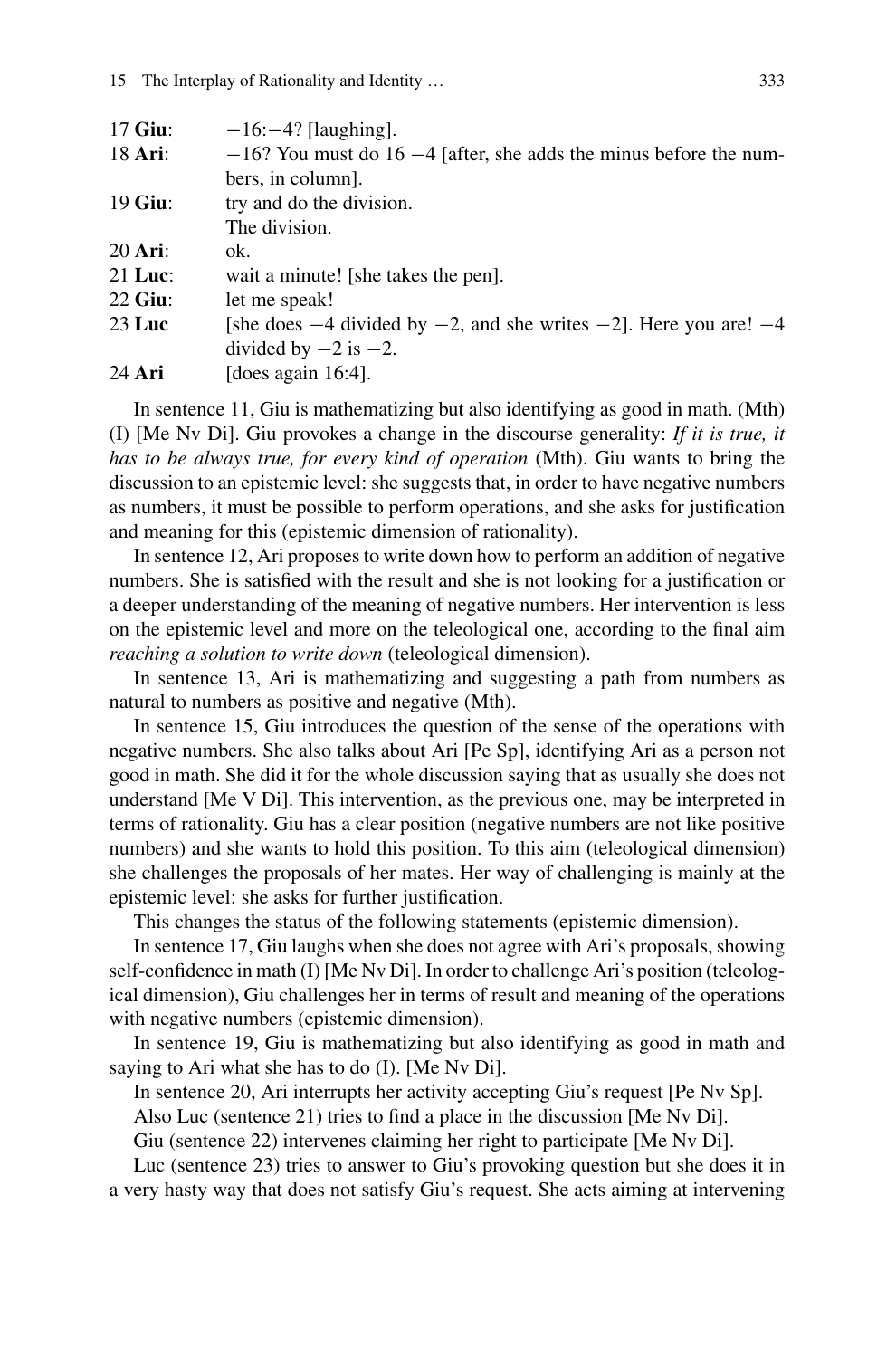and proposing a solution for the group, but we may note that her solution is not accompanied by a justification (lack on the epistemic dimension). She is rather more interested in providing a solution and foster an agreement among the mates. She has a clear goal and acts accordingly (teleological dimension). To reach this aim, she puts an effort in communication (communicative dimension).

The analysis oft he transcript shows that individuals' identities affect the students' participations to the group work; moreover, students have different aims (reaching a shared conclusion, see Luc and Ari, versus imposing his/her solution, see Giu, versus reaching understanding) and act accordingly (teleological rationality); this has effect in terms of prevailing epistemic (in the case of Giu) or communicative (in the case of Luc) dimensions and, consequently, on a fruitful participation to the group work. As a consequence, there is a final situation of non-agreement.

#### *15.6.2 Example 2*

The example comes from an experiment performed in grade 4. The group was composed by four primary school students. The students were asked to solve a problem together using a big paper and marker pens while the teacher and the other classmates were looking at them; then they were asked to present the solution to the classroom and to explain how they reached a common solution. This setting, conceived by the teacher-researcher as a means to foster the elicitation of explanation and problem solving strategies gives us information both on the group work and on the subsequent presentation of the group solution. The last request (to explain how they reached a common solution) is particularly important for our analysis since we observed in previous analyses that being asked to reach a common solution could lead the group to a forced agreement that is not based on statements proposed the epistemic level but rather on social dynamics influenced by the students' identities.

The teacher posed the following problem:

A snail wants to climb a wall 7 meters high. It starts from the bottom in the morning and goes 2 meters up until the sunset; then during the night it glides a meter down. It restarts again the day after and so on: during the day it goes 2 meters up, during the night it glides a meter down. How many days does it take to it to glide the wall?

Here we present the transcript and analysis of the group work, including the interaction with the teacher.

**1. Sara:** Each centimeter is a meter: 1, 2, 3, 4, 5, 6, and 7. Now I trace all the lines. Let's say that the pink is the first day. Here I draw the snail and it does two meters and climbs down one meter. Then, starting from here, it does two more and goes down one. From here again it does two and goes down one. Then two more and one down. From here it does two more and goes down one. I did some mistake… wait… I got 6, but I noticed that there is this little piece, since it goes down one meter [she points to the trait between B and A, see Fig. [15.1\]](#page-12-0).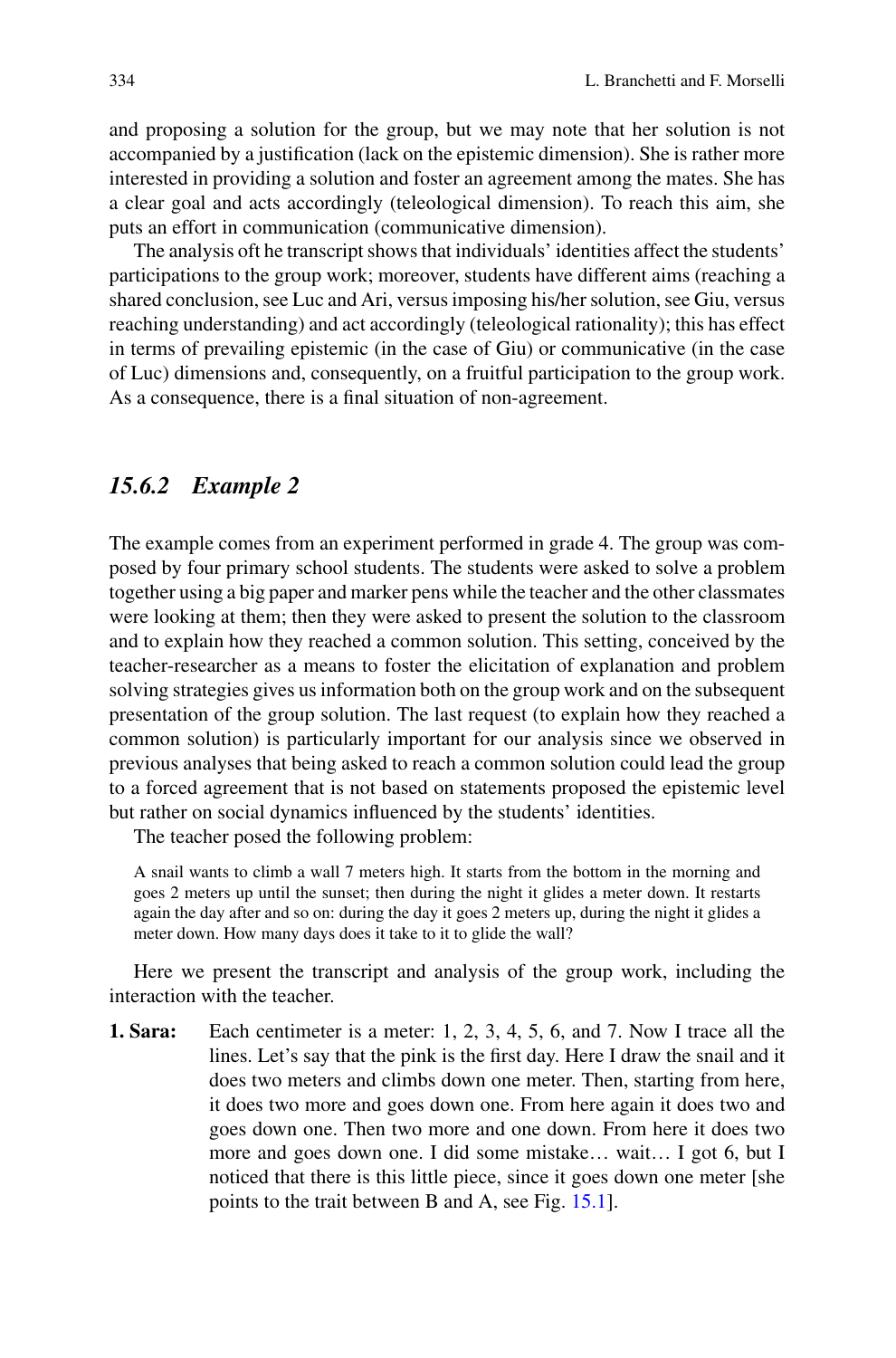<span id="page-12-0"></span>**Fig. 15.1** The sketch provided by the group



- **2. Marco:** After it goes up, another day… it does in this way: one it goes up, and after it jumps on the wall.
- **3. Sara:** But it cannot arrive on the air, eh…
- **4. Raul:** If it already finished, why does it have to go down?
- **5. Sara:** Anyway, I noticed this: six days, but I was not sure; because it does in this way: the first day, the second, the third, the fourth, but at the sixth it comes here [she points to point A] it does not come upper.
- **6. Marco:** Then, it will take seven [days].
- **7. Raul:** When it arrives, it has finished, has not it? What does it do, go down?
- **8. Sara:** Anyway it is written that by night it slides down.
- **9. Raul:** It slides when it is in the wall and not when it is arrived.
- **10. Sara:** Then it results to me: it does 6 days, but after it does also this little piece to get up.

In sentence 1 we see an instance of Mathematizing (Mth): Sara explains to the group mates her reasoning showing a good self-confidence (I) [Me Vb Id]. She is efficient in representing the problem on the paper and describing her reasoning; she is also able to revise and correct herself during the explanation (communicative and epistemic dimension). In the last part of her intervention she imagines the snail reaching the top of the wall  $(7 \text{ m})$  at the end of the 6th day, but she claims that, during the subsequent night, the snail must climb one meter down, according to what is written in the text of problem. Hence, the problem is not yet solved, because there is still one "little piece" (one meter) to be climbed. Sara is working at epistemic level, accompanying all the steps of the solving process with a clear reference to the information provided by the text of the problem. She is led by a pure "mathematical" rationality, where the problem and the situation must conform to the "rules" given by the text.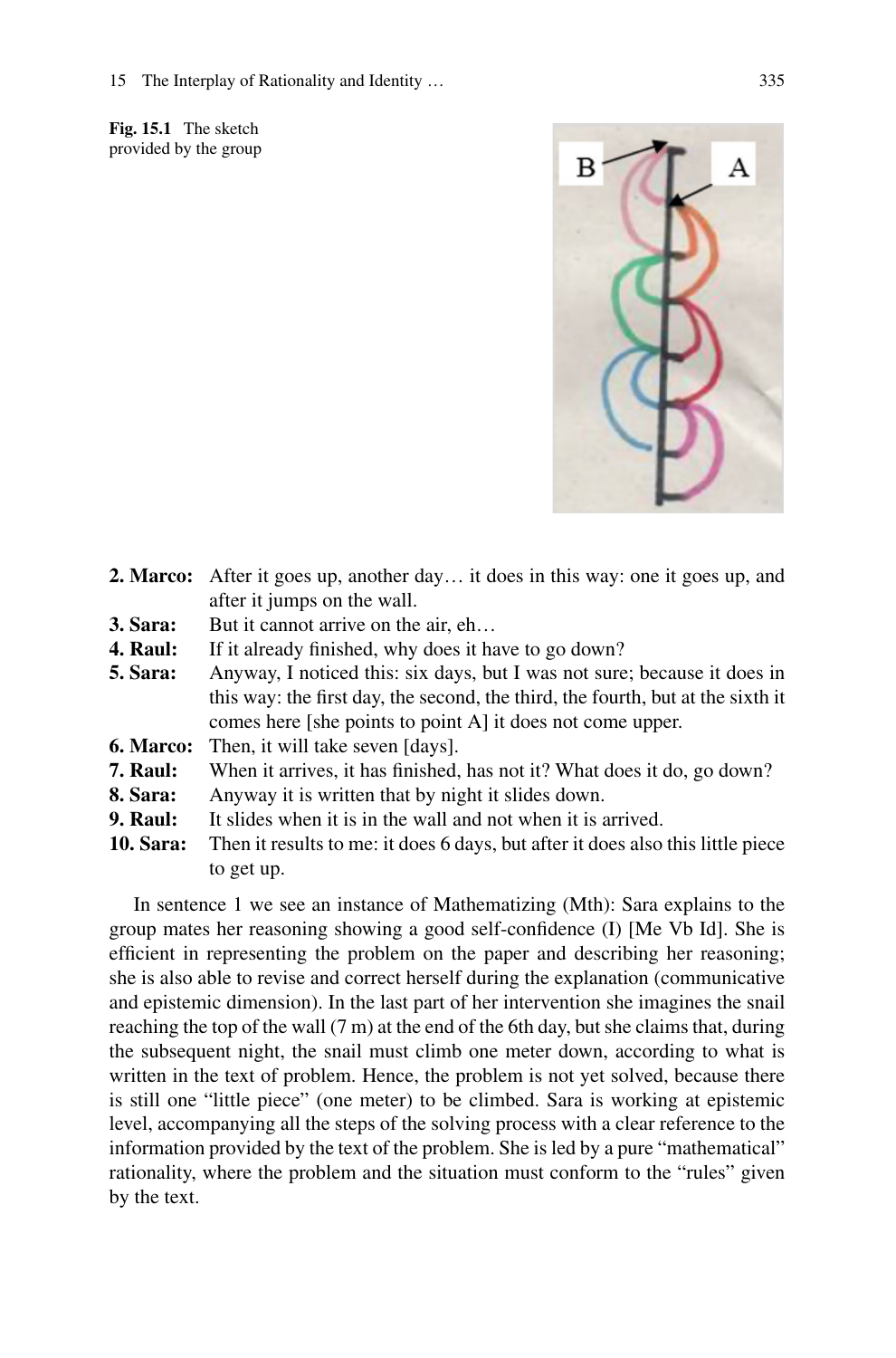In sentence 2, Marco tries to complete Sara's discourse providing an interpretation of what might happen in the little piece. Here again we see an instance of Mathematizing (Mth). Marco is led by the final goal of reaching a solution (teleological rationality).

In sentence 3, Sara expresses some doubts on Marco's conclusion: if the snail climbs up from 6 m, it must climb up 2 more meters, because the text says that each day the snail climbs 2 m up. Hence the snail should reach the level of 8 m. But the wall is only 7 m high, then the snail should, when climbing 2 m up, reach "the air". From one side, Sara wants to find a solution that respects the mathematical "rule" given by the text; from the other side, she does not feel comfortable with a hypothetical solution where the snail arrives "on the air". Sara is trying to respect the text rule and to match it with the sense of the problem. Her intervention is still at the epistemic level.

In sentence 4, Raul poses a question, intervening in the discussion with a personal mathematical point of view (Mth) (I) [Me Vb Id] and trying to interpret the solution modelling the concrete situation. Raul's intervention is at epistemic level, since he supports his intervention with his own understanding of the problem: the text gives a mathematical rule for the movement of the snail, but once the top of the wall is reached, the snail stays on the wall and does not need anymore to climb down. Differently from Sara, he relies on a "modeling" and contextualized rationality, that supports his going back and forth between mathematics and real life. Despite Raul's intervention, in sentence 5 Sara goes on affirming her point of view, confirming herself as good in mathematics (I) [Me Vb Id].

In sentence 6, Marco intervenes once again in order to complete Sara's reasoning. We note that Marco is efficient in providing quick solutions to Sara's doubts, according to his final aim of providing a final solution, possibly shared by all the mates (teleological and communicative dimension).

In sentence 7, Raul goes on keeping his personal point of view and confirming himself as good in mathematics (Mth)(I) [Me Vb Id] and posing again the same question. His intervention is still at epistemic level, but in reference to his modeling and contextualized rationality.

In sentence 8, Sara goes on affirming her point of view, confirming herself as good in mathematics (Mth) (I) [Me Vb Id]. Also Sara's intervention is at epistemic level, since she grounds her position on the text of the problem. She relies on a mathematical and non-contextualized rationality.

|                                 | <b>11. Martina:</b> I would do the same as Sara. The snail climbs up of two in the                                                                                                                                                                                                                                                                          |
|---------------------------------|-------------------------------------------------------------------------------------------------------------------------------------------------------------------------------------------------------------------------------------------------------------------------------------------------------------------------------------------------------------|
|                                 | morning and one down by night, because it slides down. The day                                                                                                                                                                                                                                                                                              |
|                                 | after it restarts, but by night it slides down again. I did like Sara [she                                                                                                                                                                                                                                                                                  |
|                                 | draws another sketch, see Fig. 15.2.                                                                                                                                                                                                                                                                                                                        |
| $\mathbf{A} \bullet \mathbf{B}$ | $P \cdot M$ . $P \cdot M$ . $P \cdot M$ . $P \cdot M$ . $P \cdot M$ . $P \cdot M$ . $P \cdot M$ . $P \cdot M$ . $P \cdot M$ . $P \cdot M$ . $P \cdot M$ . $P \cdot M$ . $P \cdot M$ . $P \cdot M$ . $P \cdot M$ . $P \cdot M$ . $P \cdot M$ . $P \cdot M$ . $P \cdot M$ . $P \cdot M$ . $P \cdot M$ . $P \cdot M$ . $P \cdot M$ . $P \cdot M$ . $P \cdot M$ |

- **12. Sara:** But Martina, in my mind your solution has something wrong. Sorry but if it slides until here [pointing D], now it restarts from here [pointing C]?
- **13. Marco:** It must restart from here [pointing to point A on the previous sketch].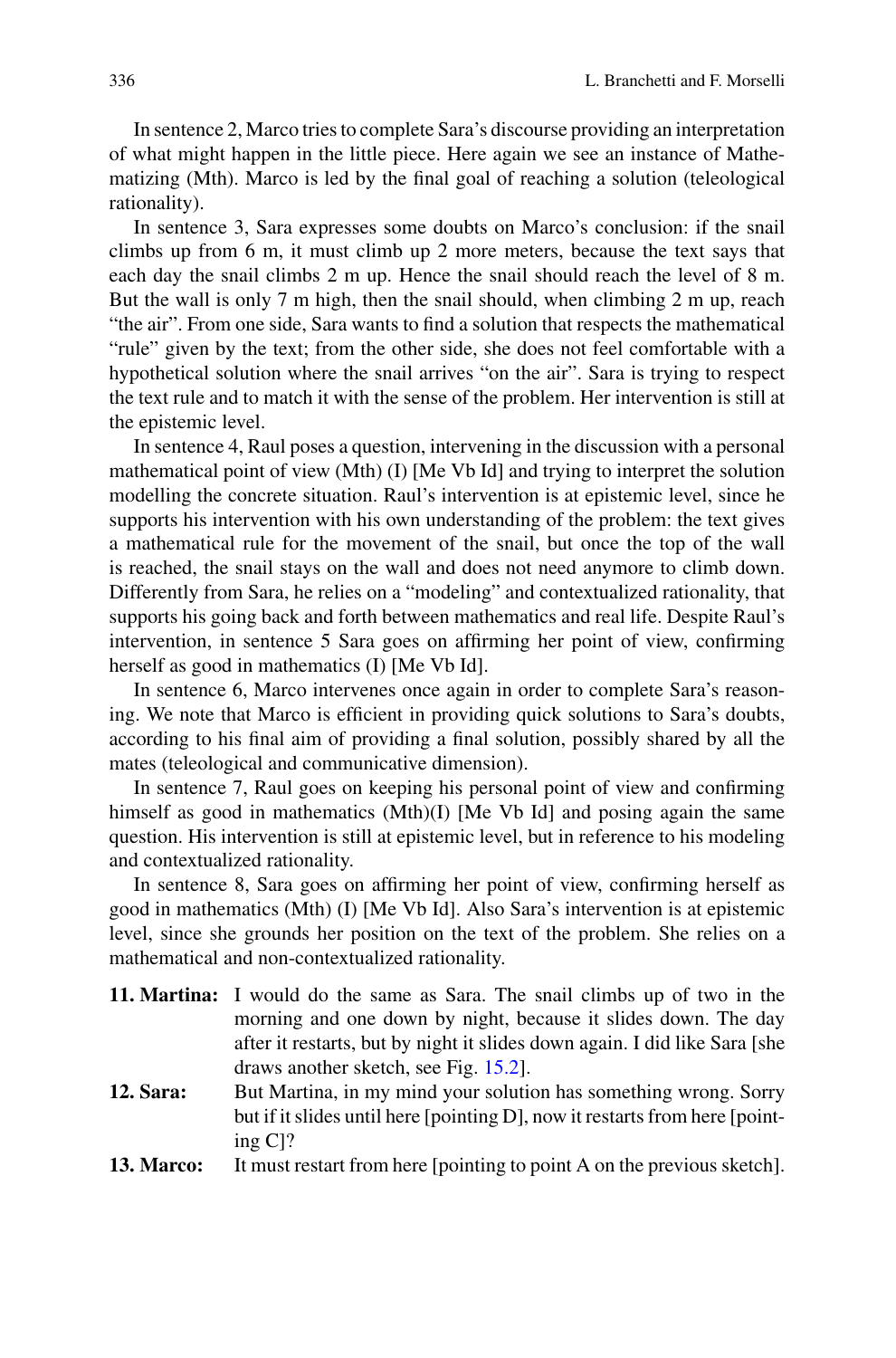#### <span id="page-14-0"></span>**Fig. 15.2** Martina's sketch



**14. Sara:** But for me there is something wrong ... the snail employs 6 days and a little piece because this remains empty, it arrives there [pointing to A].

**15. Marco:** 6 days and a sunset.

Martina (sentence 11) tries to participate in the discussion reproducing Sara's reasoning and identifying herself as not good in math (she repeats twice "I did like Sara, I would do as Sara"). [Pe Vb Id]. We may note that Martina is not able to reconstruct Sara's reasoning, possibly because she did not completely understand it. Trying to reproduce rather than really understanding, and not realizing that the reproduced reasoning contains some mistakes are evidences of lack in epistemic rationality. She does not mathematize.

In sentence 12, Sara replies to Martina acting on the epistemic level and confirming herself as good in mathematics (Ep) (I) [Mb Vb Id].

In sentence 13, Marco rephrases Martina another time without adding something or proposing a point of view (communicative dimension).

Once again, in sentence 15 Marco proposes a quick solution to solve Sara's doubt (teleological dimension).

| 16. Teacher:      | So what is your solution?                                                 |
|-------------------|---------------------------------------------------------------------------|
| 17. Sara:         | For me it is 6 days and a bit.                                            |
| 18. Marco:        | 6 days and a half.                                                        |
| <b>19. Raul:</b>  | 6 days and a half?                                                        |
| 20. Sara:         | Because it arrives here, and not here in 6 days.                          |
| <b>21. Marco:</b> | Because when it slides it goes down.                                      |
| 22. Sara:         | And then, now, from here I cannot go 2 steps upper, because otherwise     |
|                   | it goes in the air. It cannot fluctuate.                                  |
| <b>23. Marco:</b> | But here is the end of the wall and after it starts sliding down.         |
| <b>24. Raul:</b>  | I do not agree with this. [] I counted 1, 2, 3, 4, 5, 6 and then it stays |
|                   | there, if we come back it never arrives to the top.                       |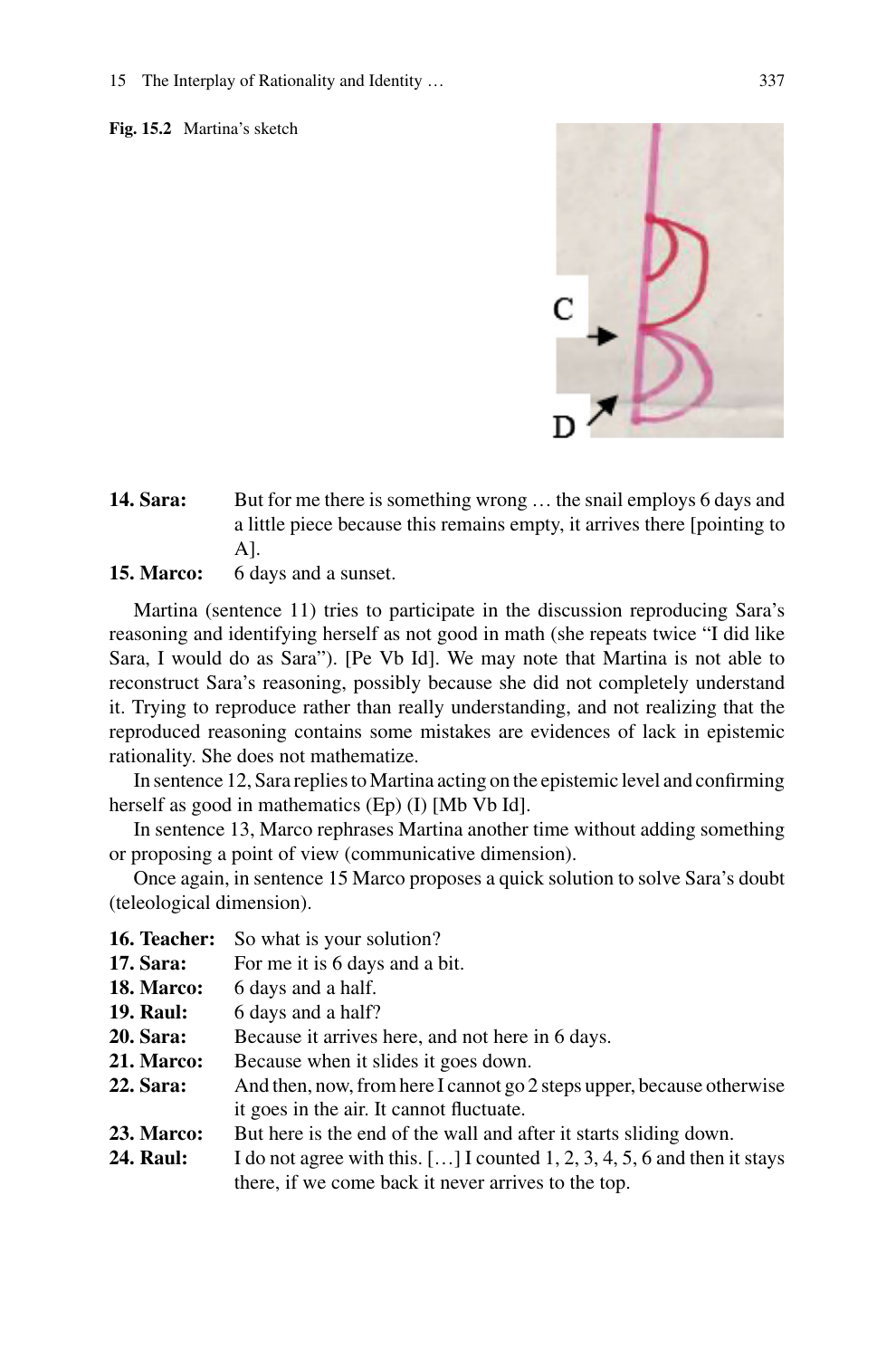| 25. Sara:         | But I wanted to say that when it arrives it must slide down. The text                                                                               |
|-------------------|-----------------------------------------------------------------------------------------------------------------------------------------------------|
|                   | says that by day it climbs two and by night it slides down one.                                                                                     |
| 26. Teacher:      | So what is your answer?                                                                                                                             |
| <b>27. Raul:</b>  | It is $6$ .                                                                                                                                         |
| 28. Teacher:      | Do you all consider the answer convincing?                                                                                                          |
| <b>29. Marco:</b> | For me yes, because if we do what Sara suggested it does not work.                                                                                  |
|                   | Raul is right because if we make it slide down it remains here and                                                                                  |
|                   | never reaches the end.                                                                                                                              |
| <b>30. Sara:</b>  | Now I'm convinced too, because in the text we are asked "How many"                                                                                  |
|                   | days does it take?". This is the question. For me they are right, because                                                                           |
|                   | in the end the snail is on a line and cannot go down. Then for me it                                                                                |
|                   | is 6 days and stop.                                                                                                                                 |
|                   | $\mathbf{r}$ , $\mathbf{r}$ , $\mathbf{r}$ , $\mathbf{r}$ , $\mathbf{r}$ , $\mathbf{r}$ , $\mathbf{r}$ , $\mathbf{r}$ , $\mathbf{r}$ , $\mathbf{r}$ |

**31. Martina:** I think like Sara.

In sentence 16, the teacher intervenes in order to lead to the group to the end of the activity.

In sentence 17, Sara presents her answer.

In sentence 18, Marco rephrases Sara's solution.

Raul expresses his doubts about the proposed solution. Hence, in sentence 20 Sara adds an explanation for her solution.

In sentence 21 Marco adds something to Sara's explanation (in order to foster Raul's understanding of Sara's proposal). In sentence 22, Sara expresses again her doubt about the final part. We may note that Sara is acting at epistemic level (grounding her explanation on her understanding of the text) and communicative level (using the sketch to make Raul understand her explanation).

In sentence 23, Marco reinforces Sara's explanation. Anyway, Raul disagrees and proposes his own explanation to support a different answer. Raul is acting at epistemic level, since he accompanies his solution with an explanation, which is grounded on his understanding of the text.

In sentence 25, Sara replies going on her own path: since the text says it slides down by night it MUST slide down. She identifies again herself as good in mathematics (I) [Me Vb Id] and tries to found her explanation on solid bases (epistemic dimension).

In sentence 26, the teacher intervenes again to make the group converge to a unique solution.

After Raul's answer (sentence 27), the teacher accounts him as the one who gave the good answer even if it is evident that not all the members share his position.

After the teacher's intervention, Marco changes suddenly his answer (he no more supports Sara) and also the explanation (sentence 29). We may note that Marco's explanation, anyway, is different from Raul's one: it is based on the fact that adopting Sara's perspective it is not possible to reach the end. The teleological dimensions of rationality (it is necessary to reach a solution) is prevailing.

Due to the teacher's intervention, also Sara goes back to her solution and modifies it (sentence 30). Sara accepts Raul's answer but tries to explain it relying again on her personal epistemic approach: once reached the top pf the wall, the snail should slide down, but the processes is interrupted by a line. This explanation is very different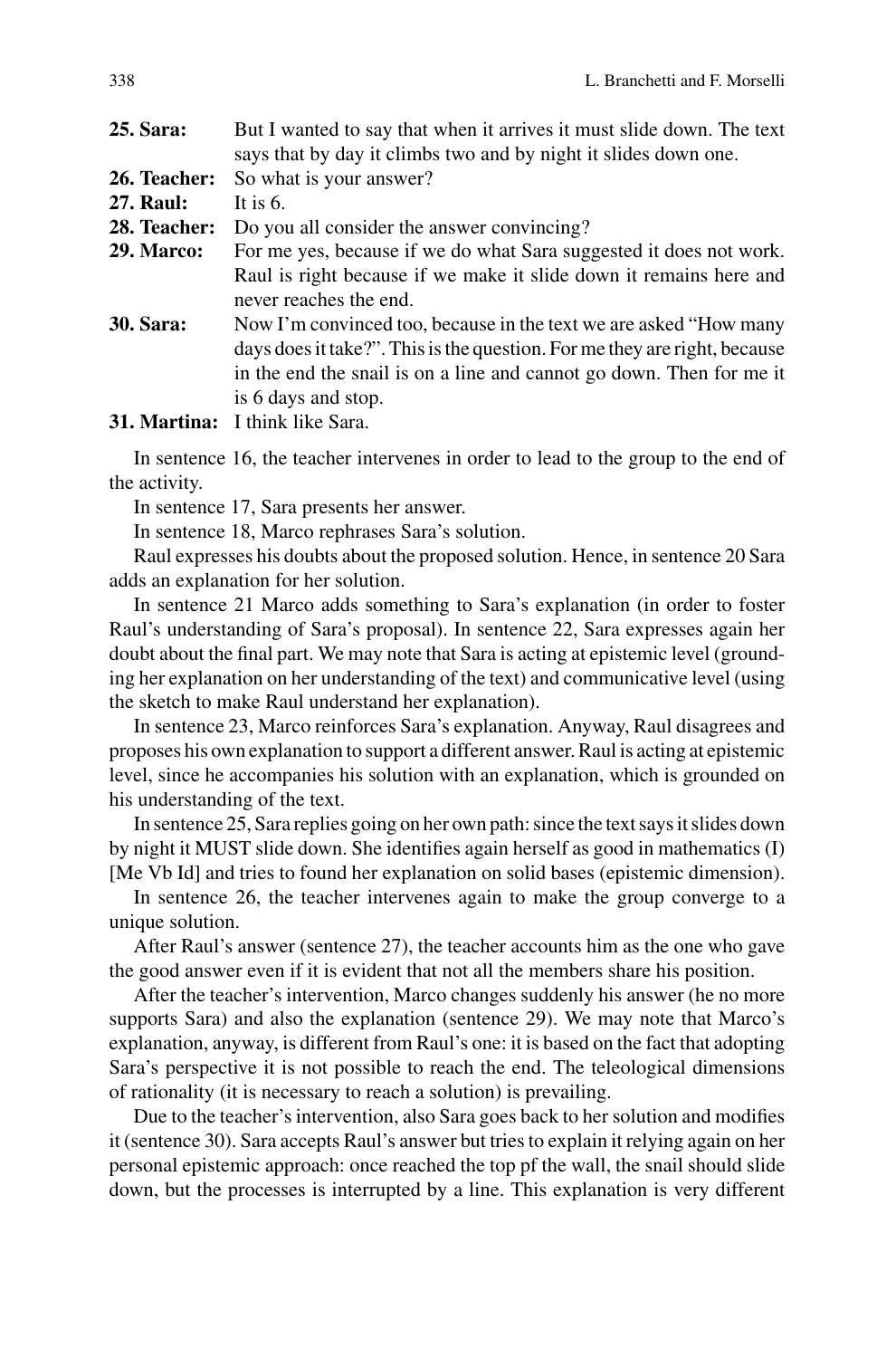from Raul's one, because Raul bases his considerations on real life (almost thinking as a snail in the situation), while Sara de-personalizes the snail, that could also be a point on a line, and thus a further element is necessary to agree with the others: there must be an external constraint that impede to it to go on with the process "imposed" by the text. In other words, Sara adds a constraint to her interpretation of the text.

Finally, in sentence 31 agrees with Sara. Martina, as we observed before, renounces to her personal point of view, only acts at the teleological level (the final goal is to provide a solution to the teacher) and also confirms her lack of self-confidence in mathematics.

The analysis shows one case where the group solution is far from being shared at the same level by all the group members. Indirectly, Sara and Raul identify themselves as good in mathematics (see sentences 5, 7, 8, and 25). Martina does not really participate into the solving process, identifying as not good in mathematics and aligning herself to the position of Sara (see sentences 11 and 31). Her identity of not good in mathematics goes along with a lack in epistemic rationality. Marco puts a great effort in finding a mutual understanding: his final aim is to produce a group solution, and the prevailing teleological dimension leads him to act as mediator between Raul and Sara, rather than a facilitator that really helps mutual understanding (see sentences 6, 13, and 15).

Concerning Martina and Marco, we may say that the combined analysis helps us to better characterize their participation into the group work.

The interactions between Raul, Sara and the teacher, read in terms of the combined framework, give us new insights into the concept of *forced agreement*. First, we may observe that the initial lack of agreement between Sara and Raul is due to the presence of two strong "mathematical identities" and on the fact that each of them is relying on the epistemic dimension of rationality, but with a great difference: Raul employs a modeling and contextualized rationality (see sentences 4, 7, 24), while Sara relies on a mathematical and non-contextualized rationality (see sentences 1, 5, 8). The different rationalities cause a different approach to the problem and, finally, a different solution (see sentences 17 and 27). Only the teacher's intervention leads Sara to change their position. Sara's way to manage the "obliged change" (see sentence 30), without giving up on the epistemic level and trying to conserve her identity, is very interesting since it leads us to enlarge the set of possible behaviors due to the interactions between different identities and rationalities in group works. The effect of the interaction between different identities with the mediation of the teacher leads to a particular case of forced agreement that we never observed before: one of the students, Sara, aligned her position without renouncing to her identity, but rather forcing the suggested solution to be included in her previous strategy as a particular case. We may note that the presence of different forms of rationality (modeling and contextualized vs. non contextualized) could have become even more fruitful if it had been identified and stressed by the teacher.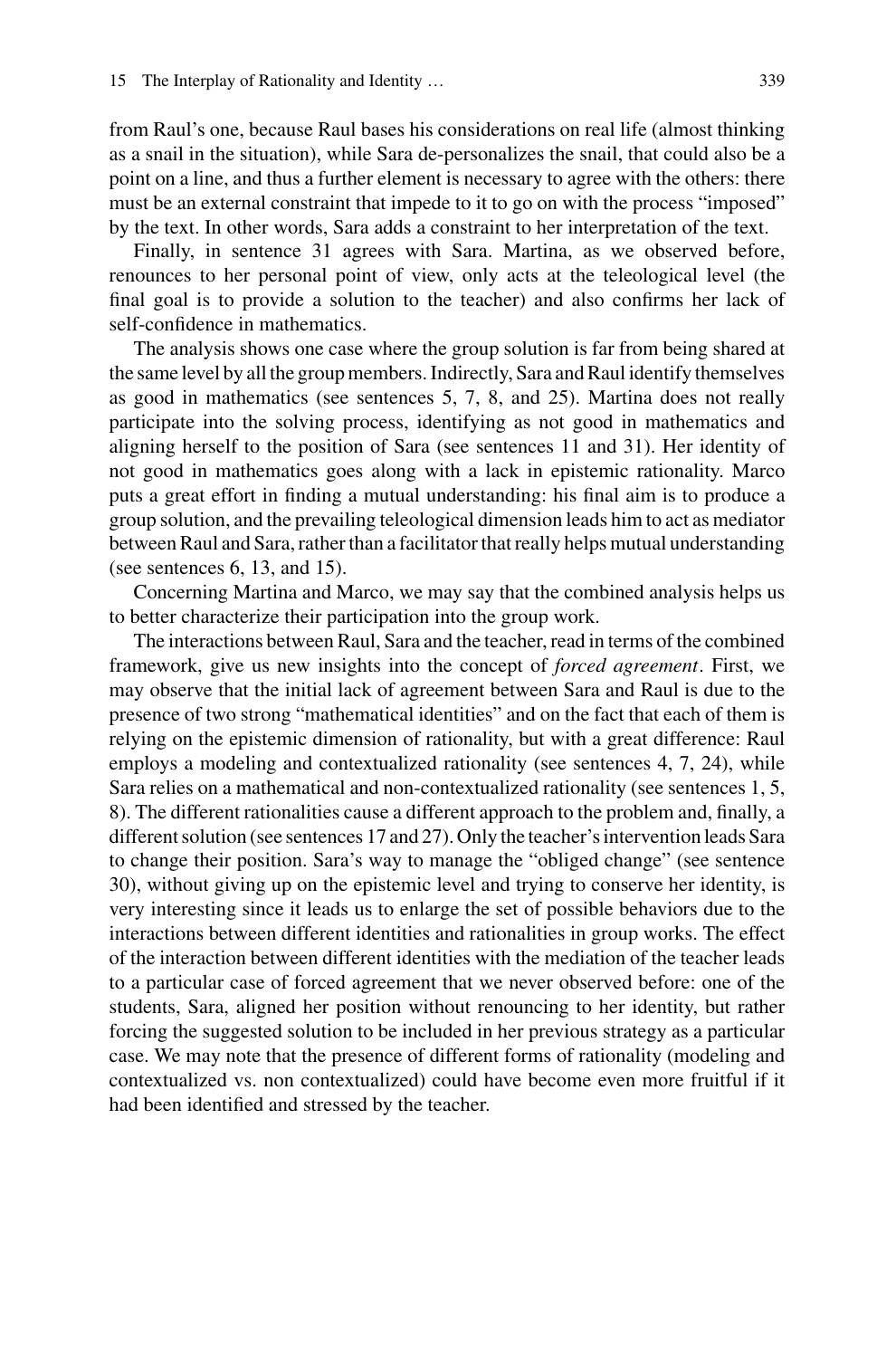# **15.7 Findings**

In this section, we summarize the main findings of our analysis in reference to the research questions.

#### **Finding 1: Identities and prevailing dimensions of rational behavior are interwined and their mismatch may cause a lack of agreement**

A crucial issue, when dealing with group works, is the students' participation into the activity. Identity may affect such a participation, at two levels: at the level of degree of involvement and at the level of nature of the interventions during the activity.

Concerning the first level, we may say that students that do not identify themselves as good in mathematics tend to avoid participation (see Martina in Example 2), while students who identify themselves as good in mathematics tend to involve into the activity (see Giu in Example 1, Sara and Raul in Example 2). The second level adds insight into the nature of such participation, which can be described by means of the dimensions of rationality. Concerning teleological rationality, individual students may act according to different (and sometimes conflicting) aims: imposing his/her own solution over all the group (see Giu in Example 1); refuting somebody else's proposal, independently of its correctness (see again Giu in Example 1); reaching a shared conclusion, providing a solution (any solution) to the teacher (see Luc, Example 1; Marco, Example 2). Accordingly, some students focus mainly on epistemic aspects (finding a correct answer and a sound explanation) (see Giu, Example 1; Sara and Raul, Example 2), while for other students the communicative dimension is prevailing (not only reaching a solution, but making it comprehensible for all the groupmates) (see Luc, Example 1; Marco, Example 2). Networking the two analyses, we may say that the mathematical identity turns into prevailing dimensions of rational behavior—epistemic in the case of good mathematical identity and communicative in the other cases—and that the interplay of dimensions of rationality affects the participation into the group activity and the quality of the interaction. The effectiveness of the group work, both in terms of solution production and of meaning making depends strongly on such factors.

#### **Finding 2: Teachers' interventions may affect significantly interactions in group works**

That teachers may have relevant effects on the ways students participate in group works and interact with the groupmates. More specifically, teachers' interventions during the group work may change the balance between students' identities, causing one student, identified by the teacher as good in mathematics, to impose his/her solution on the group-mates, and, conversely, other students, identified as less good in mathematics, to give up and accept passively a solution proposed by one mate. In Example 2 we showed a situation of initial non-agreement, caused by two strong mathematical identities that rely on different kinds of epistemic rationality, that progressively turns into a forced agreement, due to the intervention of the teacher that implicitly accepts one of the proposed solutions and forces the other students to accept it. We also observed that the students, according to their mathematical identities and their epistemic dimensions, react to this situation in different ways, and for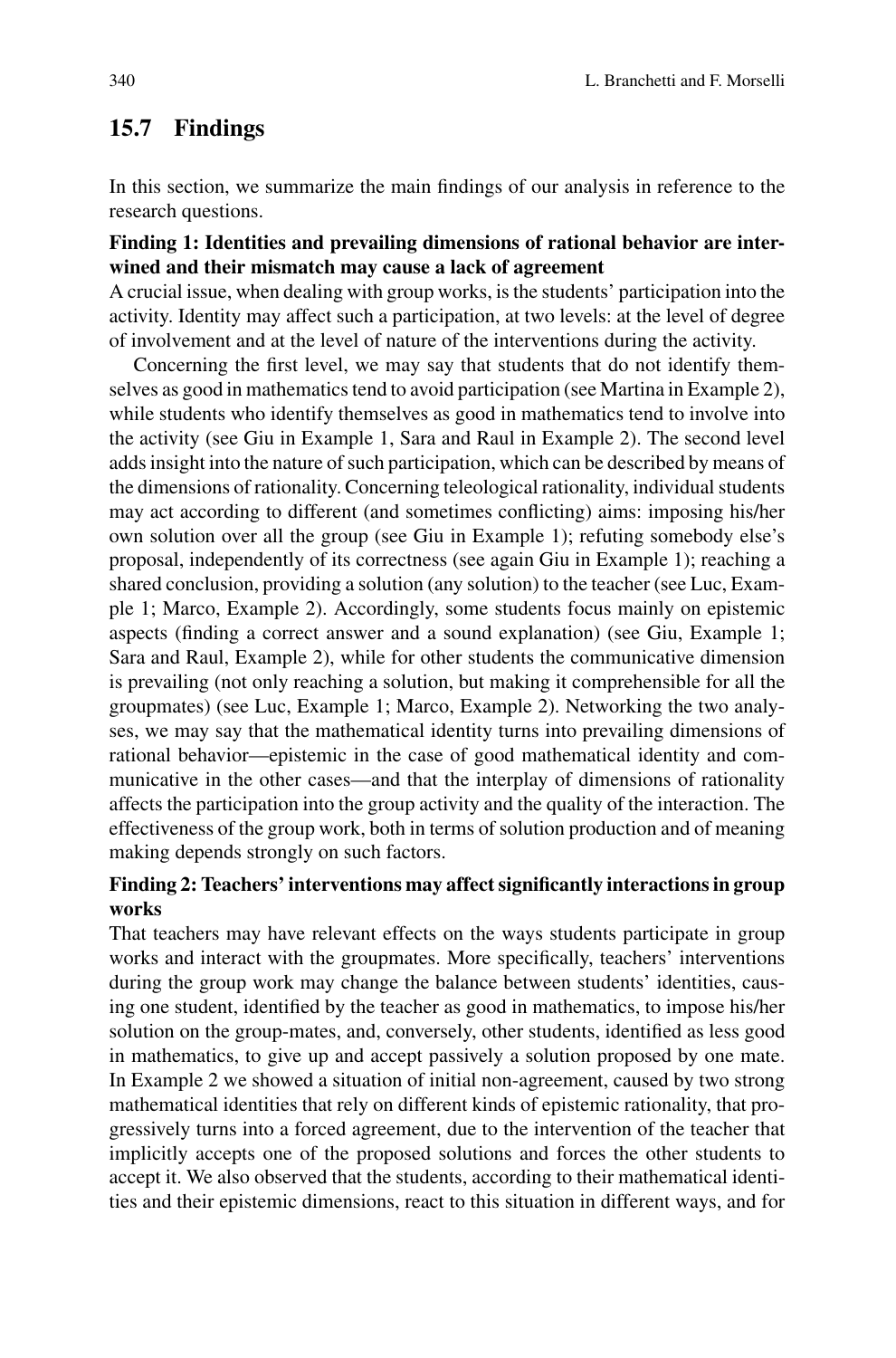the student Sara the forced agreement is turned into a deeper understanding of the situation.

#### **15.8 Conclusions**

Our analysis shows that both social skills and disciplinary issues influence the students' ability to participate in a group work in a quite complex way. Particularly, we focused on the interplay between identity and the prevailing dimension of rationality of the students' discourses that we consider important and not independent factors influencing group works in mathematics. We argue that only a good "mathematical identity" (the student feels he/she is good in mathematics) may lead the students to participate in the group work moving to an epistemic level and thus to develop relevant social skills related to mathematics, like being able to pursue the convergence of a group work towards a common solution respecting an own personal point of view and checking by him/herself the validity of the explanation, in despite of the 'popularity' of the solution or of the accountability of the group mate who is proposing a solution.

In the analysis of Example 2, we also showed that the teacher's intervention caused a significant reaction in the group, changing the authentic interaction between the students and provoking a forced agreement. This confirms that it is a plurality of factors to affect, time after time, the students' "mathematical identities" (and identities in general) and the teachers may play a significant role. This also reinforces the general statement that the relation teacher-students involves not only the mathematizing but also the identifying process, leading in some cases to a co-construction of the student's identity of failure, as pointed out by Heyd-Metzuyanim [\(2013\)](#page-19-5).

#### **15.9 Further Developments and Implications for Practice**

From our findings, the necessity of a deep reflection on the role of the teacher emerges: the teacher seems to play not only as a mediator between students' different positions, but also as—maybe indirect and unaware—identifier of his/her students as people who can have accountability in a mathematical group work or not. Hence, possible directions for further research are: analyzing teachers' awareness of their role during group work and solution presentation, and of the impact of their interventions on the evolution of social dynamics and on the students' prevailing dimensions of rationality; studying whether and how teachers may help students to manage the relation with the group and make the students more and more aware of the social dynamics underlying group work. Particularly, we are interested in understanding how far the teachers are able to distinguish between productive interventions, that make the students keep their own identities and encourage them to move to the epistemic level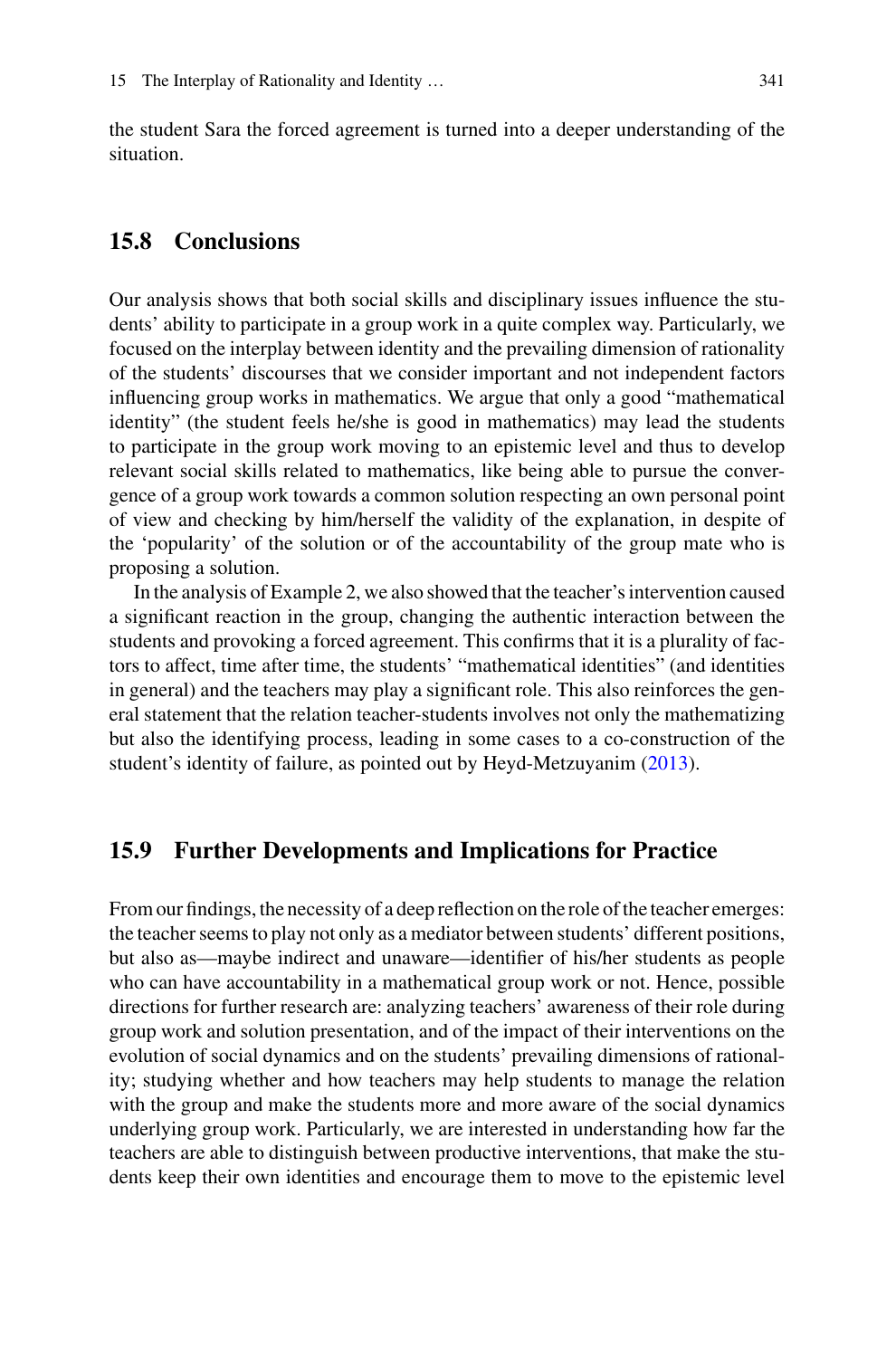of rationality, and interventions that lead the members to give up their own proposal and accept another one.

Moreover, we plan to organize professional development activities based on the findings of our research, in order to promote the evolution of the teachers' awareness on the issue of identity and rationality during group work. To this aim, we will provide them theoretical tools to analyze transcripts of their own interventions or of interventions of other teachers and we will organize sessions of joint analysis with them. In this way, our theoretical reflection on the interplay between identity and rationality will provide the ground for teacher professional development interventions (Tsamir, [2008\)](#page-20-8).

#### **References**

- <span id="page-19-9"></span>Branchetti L., & Morselli F. (2016). Identity and rationality in group discussion: An exploratory study. In K. Krainer & N. Vondrová (Eds), Proceedings of the Ninth Congress of the European Society for Research in Mathematics Education, CERME9, 4–8 February 2015 (pp. 1146–1152). Prague, Czech Republic: Charles University in Prague, Faculty of Education and ERME.
- <span id="page-19-10"></span>Branchetti, L., & Morselli, F. (2017). Identity and rationality in classroom discussion: Developing and testing an analytical toolkit. In C. Andrà, D. Brunetto, E. Levenson, & P. Liljedahl, P. (Eds.), *Teaching and learning in math classrooms* (pp. 197–206). New York, NY: Springer.
- <span id="page-19-6"></span>Habermas, J. (1998). *On the pragmatics of communication*. Cambridge, MA: MIT Press.
- <span id="page-19-4"></span>Heyd-Metzuyanim, E. (2009). Mathematizing, subjectifying and identifying in mathematical discourse—Preliminary ideas on a method of analysis. In Tzekaki, Kaldrimidou & Sakonidis (Eds), *Proceedings of PME 33* (Vol. 1, pp. 389–396). Thessaloniki, Greece: Aristotle University of Thessaloniki.
- <span id="page-19-5"></span>Heyd-Metzuyanim, E. (2013). The co-construction of 'learning difficulties' in mathematics—Teacher-student interactions and their role in the development of a 'disabled' mathematical identity. *Educational Studies in Mathematics, 83*(3), 341–368.
- <span id="page-19-1"></span>Johnson, D. W., & Johnson, R. T. (1980). *Promoting constructive student-student relationships through cooperative learning*. Minneapolis, MN: Minnesota University.
- <span id="page-19-11"></span>Monaco, A. (2015). *La risoluzione dei problemi matematici: strategie e rappresentazioni spontanee in evoluzione*. Unpublished Tesi di Laurea (Dissertation), Roma, Italy: Università la Sapienza.
- <span id="page-19-7"></span>Morselli, F., & Boero, P. (2009). Habermas' construct of rational behavior as a comprehensive frame for research on the teaching and learning of proof. In F. L. Lin, F. Hsieh, G. Hanna, & M. de Villiers (Eds.), *Proceedings of the ICMI Study 19 Conference: Proof and Proving in Mathematics Education* (Vol. 2, pp. 100–105). Taipei, Taiwan: The Department of Mathematics, National Taiwan Normal University.
- <span id="page-19-0"></span>Organization for Economic Co-operation and Development (OECD). (2013). *Competency framework*. Paris, France: OECD.
- <span id="page-19-2"></span>Pons Parra, R. M., Serrano González-Tejero, J. M., Luna Serrano, E., Cordero Arroyo, G., Lomeli Agruel, C., & Moreno Olivos, T. (2012). Validación de un instrumento para analizar el parámetro de mutualidad en el proceso de interacción entre iguales. *Revista Mexicana de Psicología, 29*(1), 86–96.
- <span id="page-19-8"></span>Prediger, S., Bikner-Ahsbahs, A., & Arzarello, F. (2008). Networking strategies and methods for connecting theoretical approaches—First steps towards a conceptual framework. *ZDM—The International Journal on Mathematics Education*, *40*(2), 165–178.
- <span id="page-19-3"></span>Radford, L. (2006). The anthropology of meaning. *Educational Studies in Mathematics, 61*(1–2), 39–65.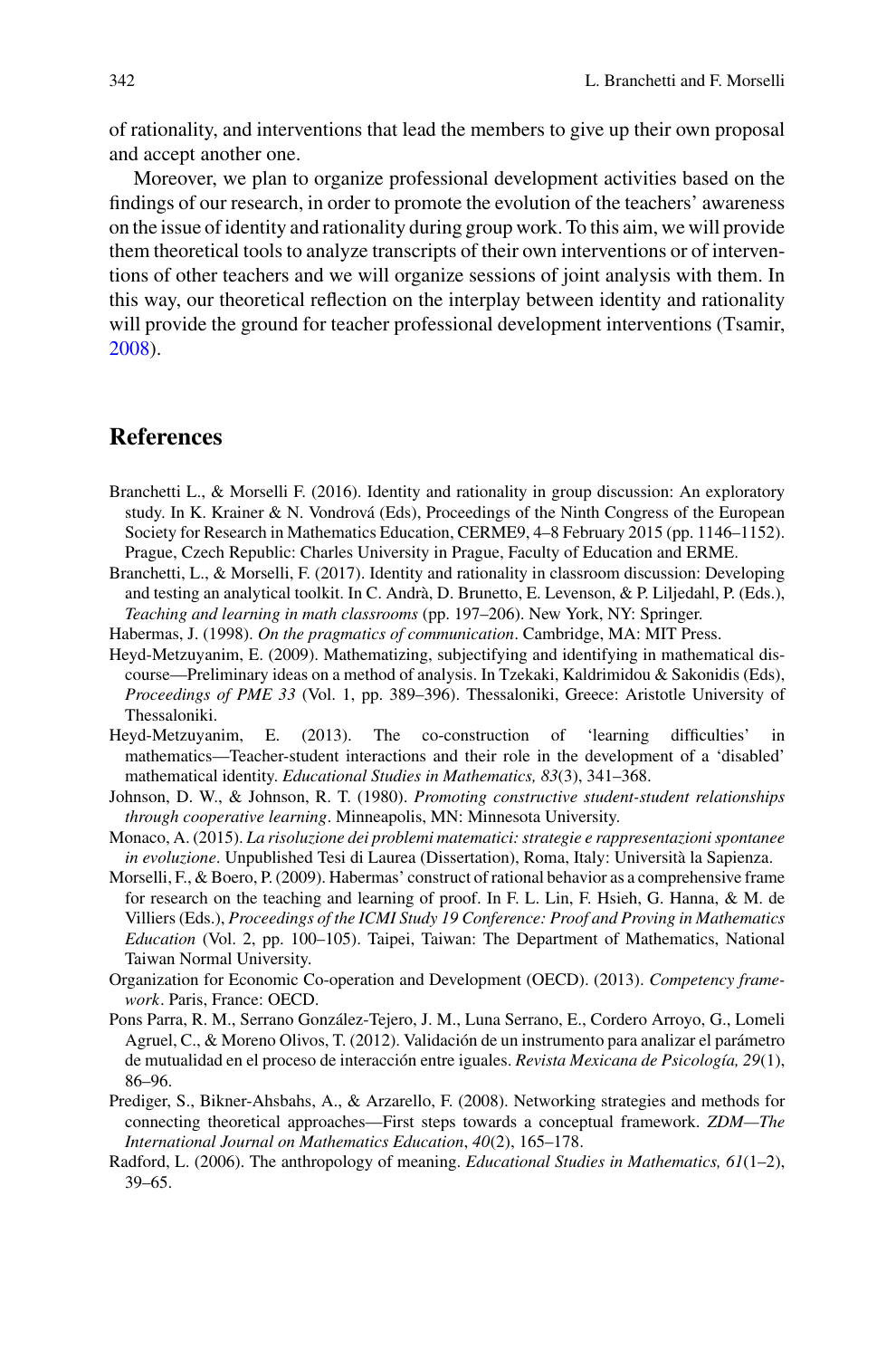- <span id="page-20-6"></span>Radford, L. (2008). The ethics of being and knowing: Towards a cultural theory of learning. In L. Radford, G. Schubring, & F. Seeger (Eds.), *Semiotics in mathematics education: Epistemology, history, classroom, and culture* (pp. 215–234). Rotterdam: Sense.
- <span id="page-20-0"></span>Radford, L. (2011). Classroom interaction: Why is it good, really? *Educational Studies in Mathematics, 76,* 101–115.
- <span id="page-20-5"></span>Roth, W. M., Radford, L., & LaCroix, L. (2012). Working with cultural-historical activity theory. *Qualitative Social Research, 13*(2), 1–15.
- <span id="page-20-7"></span>Sfard, A., & Prusak, A. (2005). Telling identities: In search of an analytic tool for investigating learning as a culturally shaped activity. *Educational Researcher, 34*(4), 14–22.
- <span id="page-20-1"></span>Sharan, S. (1980). Cooperative learning in small groups: Recent methods and effects on achievement, attitudes, and ethnic relations. *Review of Educational Research, 50,* 241–271.
- <span id="page-20-2"></span>Slavin, R. E. (1990). *Cooperative learning: Theory, research, and practice*. Englewood Cliffs, NJ: Prentice-Hall.
- <span id="page-20-3"></span>Spagnuolo, A. (2017). *The effects of the equality parameter on mathematics students' performance. A comparative analysis of peer education interventions in teaching/learning of linear and quadratic functions.* Unpublished Ph.D. dissertation, University of Ferrara, Italy.
- <span id="page-20-8"></span>Tsamir, P. (2008). Using theories as tools in mathematics education. In D. Tirosh & T. Wood (Eds.), *International handbook of mathematics teacher education: Tools and processes in mathematics teacher education* (Vol. 3, pp. 211–233). Rotterdam, The Netherlands: Sense.
- <span id="page-20-4"></span>Vygotskij, L. S. (1978). *Mind in society: The development of higher psychological processes*. Cambridge, MA: Harvard University Press.